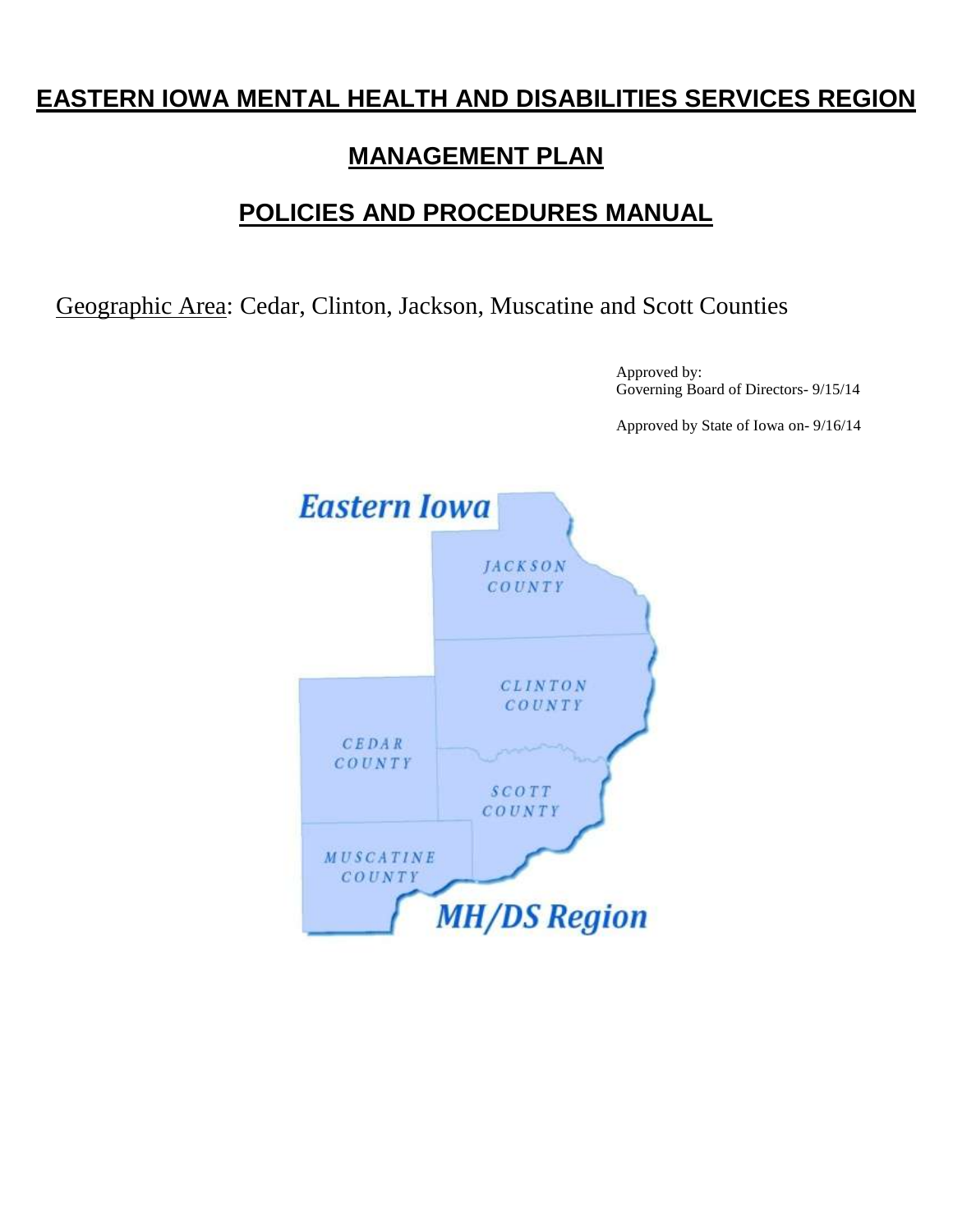## **TABLE OF CONTENTS**

#### **A. Introduction and Organizational Structure:** *Page 3*

Governing Board of Directors Regional Advisory Committee Chief Executive Officer Regional Management Team

#### **B. Service System Management:** *Page 6*

County Offices (Access Points) Designation of Targeted Case Management Providers Risk Management and Fiscal Viability Conflict of Interest

#### **C. System Management:** *Page 7*

System of Care Approach Implementation of Interagency and Multi-System Collaboration and Care **Coordination** Developing an Integrated Multi-Occurring Capable Trauma Informed System of Care Decentralized Service Provisions Utilization and Access to Services

### **D. Financing and Delivering of Services & Supports:** *Page 11*

Accounting System and Financial Reporting Contracting/Rate Agreement Data Reporting and other Information Technical Requirements

#### **E. Enrollment Process:** *Page 13*

Application and Enrollment **Residency** Exception to Policy **Confidentiality** 

### **F. Eligibility:** *Page 15*

General Eligibility Financial Eligibility- Income and Resource Guidelines Diagnostic Eligibility Funding Denials Assistance to Other than Core Population Notice of Decisions/Timeframes and Notice of Eligibility for Assessment Service and Functional Assessment Service Funding Authorization Re-Enrollment Co-Payments for Services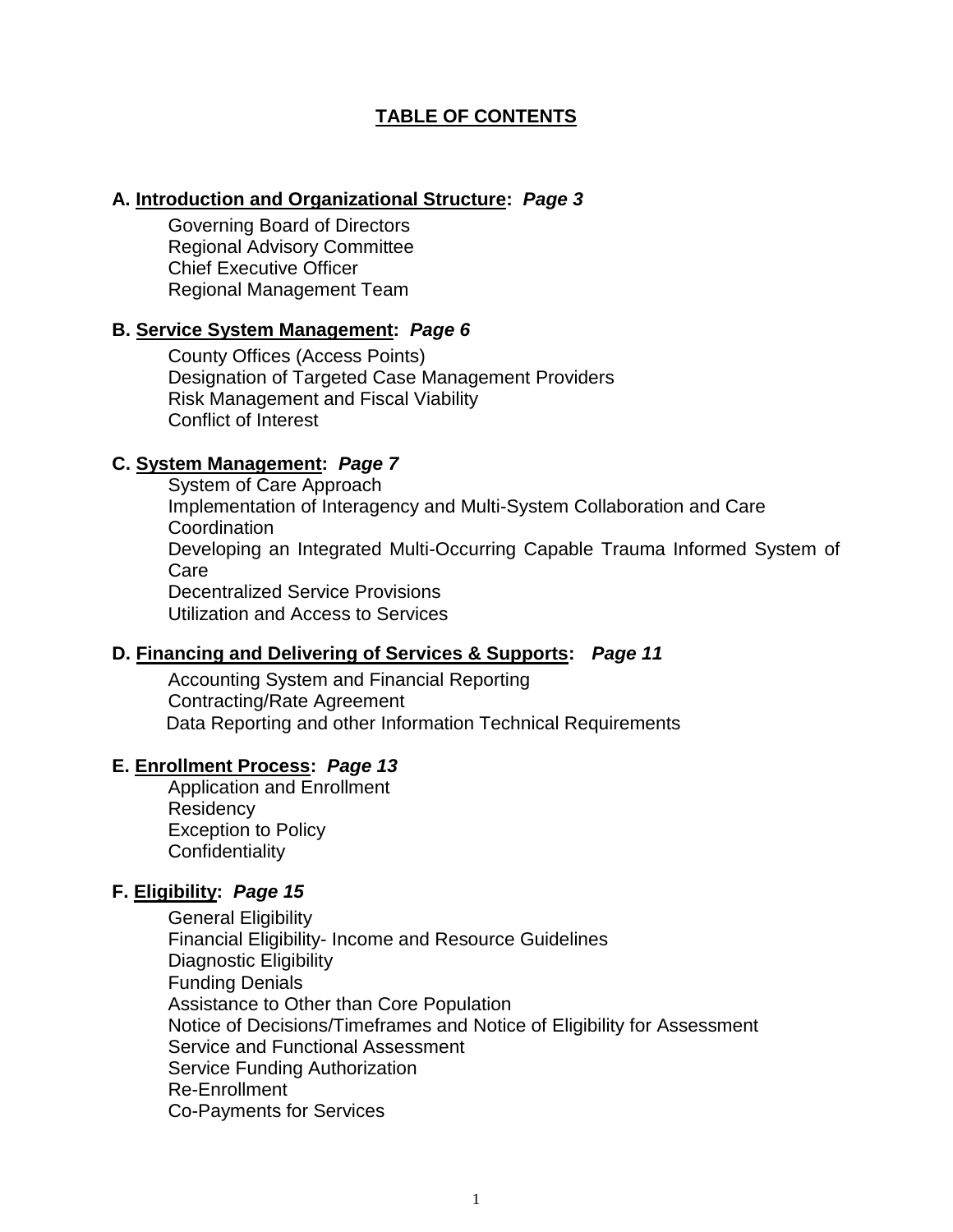## **G. Appeals Processes:** *Page 20*

Non Expedited Appeals Process Expedited Appeals Process

#### **H. Provider Network Formation and Management:** *Page 22*

### **I. Quality Management and Improvement:** *Page 23*

**System Evaluation** Quality of Provider Services Methods Utilized for Quality Improvements

#### **J. Service Provider Payment Provisions:** *Page 25*

## **K. Waiting List Criteria:** *Page 26*

- **L. Amendments:** *Page 26*
- **M. Glossary:** *Page 27*

#### **N. Attachments:** *Page 30*

(These forms are not an official part of this plan and as such may be updated as needed without formal review)

| <b>Service Providers</b>                               |
|--------------------------------------------------------|
| <b>County Services Agreement</b>                       |
| Flow Chart-Fee for Service Billing Process             |
| <b>Flow Chart-Regional Services Billing Process</b>    |
| <b>Flow Chart-Administrative Costs Billing Process</b> |
| <b>Sliding Fee Schedule</b>                            |
| <b>Poverty Guidelines</b>                              |
|                                                        |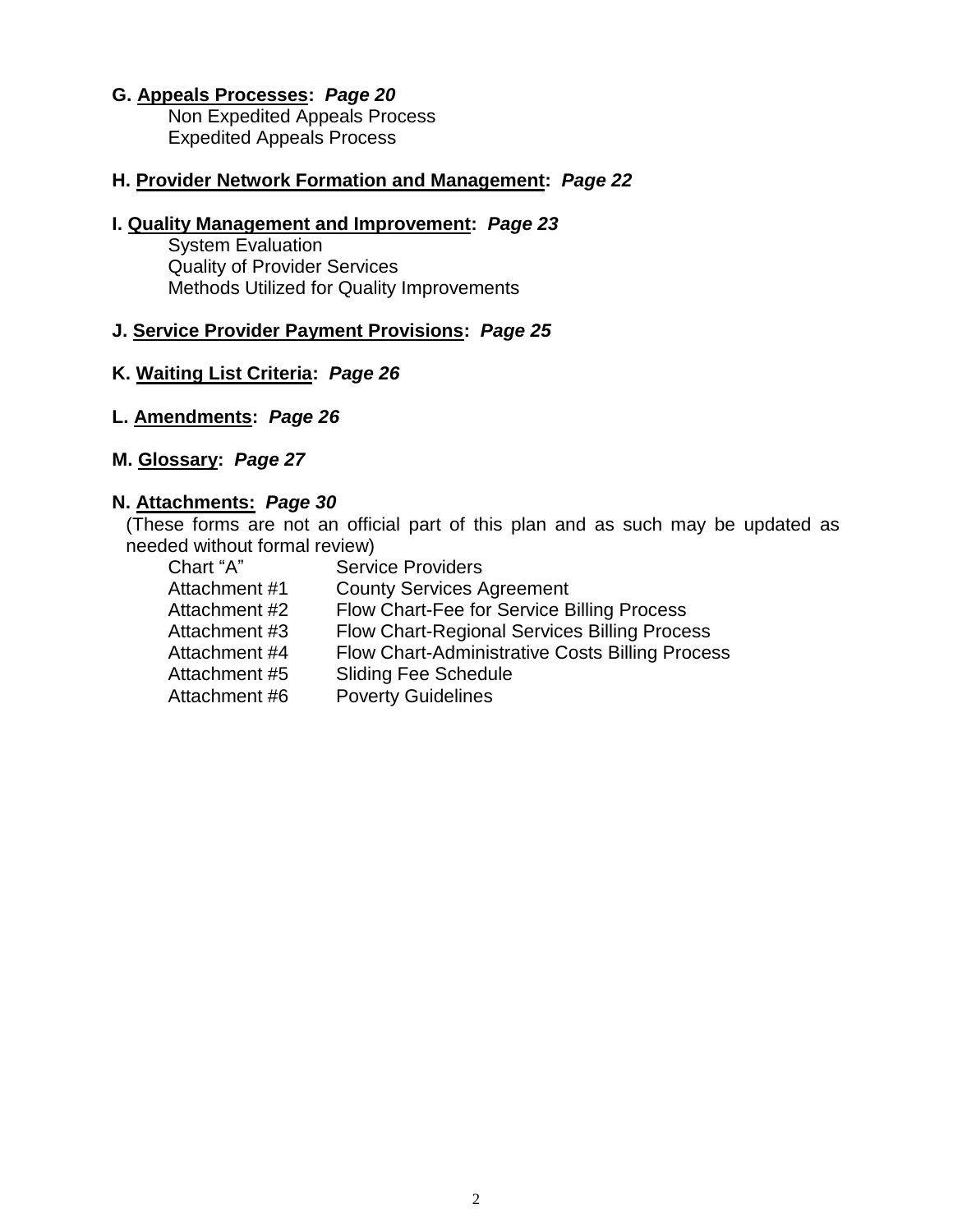# **A. Introduction and Organizational Structure:**

The Eastern Iowa MH/DS Region, hereafter referred to as the Region, was formed under Iowa Code Chapter 28E to create a mental health and disability service region in compliance with Iowa Code 331.390. The Region was approved by the Department of Human Services on 5/23/13 and serves Cedar, Clinton, Jackson, Muscatine and Scott Counties. The population total for the region is approximately 298,523 according to the July 1, 2012 census.

The Region has developed the following guiding principles:

- 1. The Region must operate in the spirit of cooperation with trust amongst all, with open communication and respect for differences of opinion.
- 2. Each county's property tax dollars should be spent on services for their residents.
- 3. One (1) county, one (1) vote.
- 4. Each county needs to maintain a local presence (local access office) for their residents.
- 5. Each county must provide uniform services while including utilization of an open provider panel.
- 6. The region should not create another layer of government and should maintain current administrative costs, not increase them.
- 7. Case management providers will be designated by the regional Governing Board of Directors.

The Mental Health and Disability Service Management Plan, hereafter referred to as the Plan, defines the standards for member counties of the Region

The Plan meets the requirements of Iowa Code section 331.390 and provides for cost-effective, individualized services and supports that assist individuals to be as independent, productive and integrated into the community as possible within the constraints of available resources. A copy of the Plan is available at each county office, online at the Department of Human Services website and also through a link on each county's home page.

In compliance with Iowa Administrative Code 441-25, the Plan includes three (3) parts:

- Annual Service and Budget Plan
- Annual Report
- Policies and Procedures Manual

The Annual Service and Budget Plan includes: the services to be provided; the cost of those services; the local access points; the targeted case management agencies; a plan for crisis prevention; a description of the scope of services; a projection of need/costs to meet the need; and the provider reimbursement provisions.

The Annual Report due December 1<sup>st</sup> to the Iowa Department of Human Services provides an analysis of data concerning services managed for the previous fiscal year.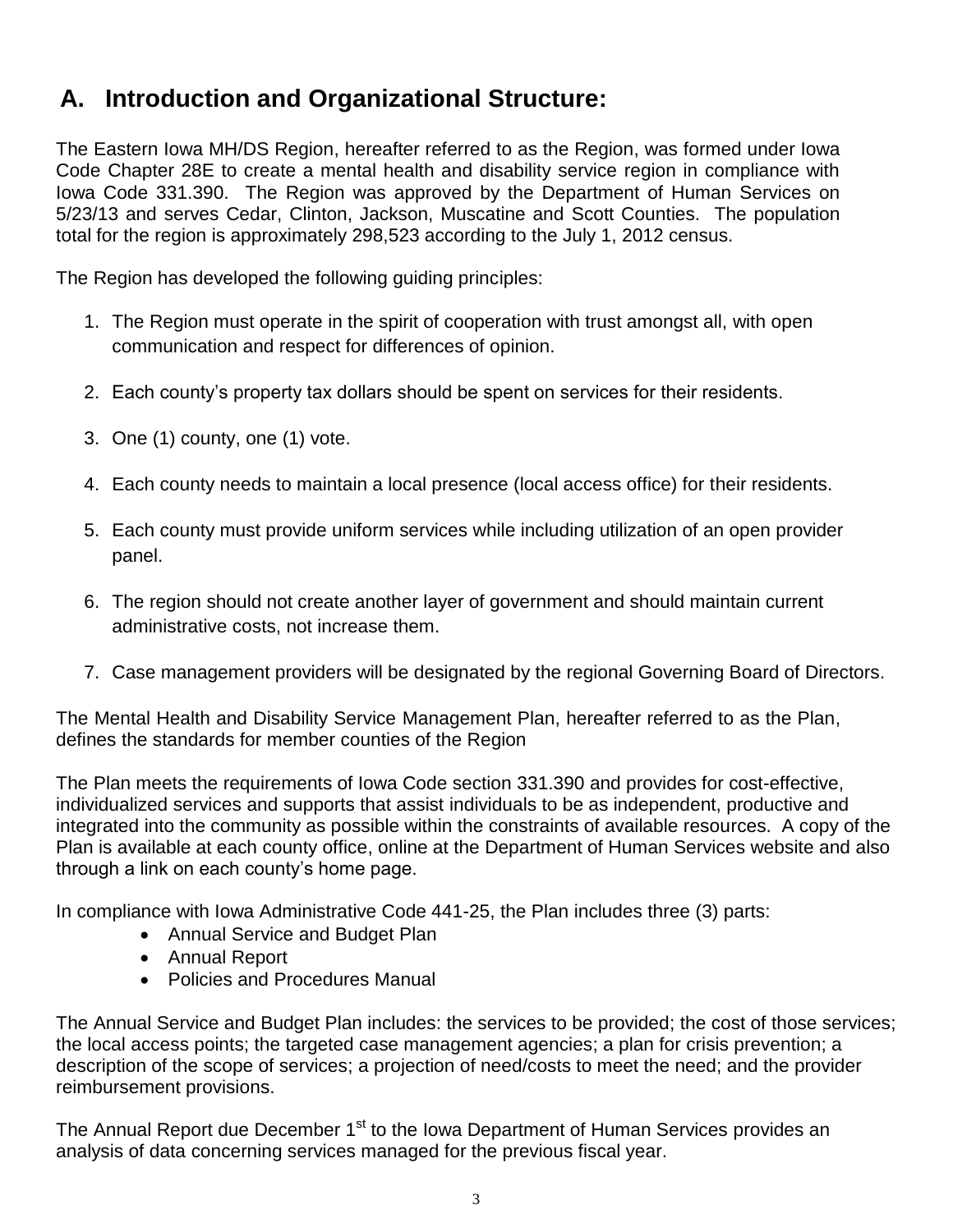The Policies and Procedures Manual includes policies and procedures concerning management of the MH/DS services and MH/DS plan administration.

The Region's organizational structure assigns the ultimate responsibility for the non-Medicaid funded MH/DS services with the Governing Board of Directors (Iowa Code 331.390).

The Region shall be under the direction and control of the Governing Board of Directors and the Chief Executive Officer. The Governing Board of Directors, hereafter known as the Governing Board, shall serve as the Regional Administrative Entity, as defined in Iowa Code 331.388(4).

## **Governing Board of Directors:**

The Governing Board of Directors, as defined in Iowa Code 331.390, shall be comprised of the following members:

- a. Each member county shall appoint one (1) of its Board of Supervisors to serve as a Director on the Governing Board.
- b. At least one (1) individual who utilizes mental health and disability services, or is an actively involved relative of such an individual. This individual, referred to as a Director, shall be appointed by the Regional Advisory Committee with such appointment to become effective upon approval by the Governing Board of the Region. This Director shall serve as an ex-officio, non-voting Director and shall serve an initial term of one (1) year, which shall begin upon the effective date, with appointments thereafter to be for two (2) year terms.
- c. At least one (1) individual representing service providers in the Region. This individual, referred to as a Director, shall be appointed by the Regional Advisory Committee with such appointment to become effective upon approval by the Governing Board of the Region. This Director shall serve as an ex-officio, non-voting Director and shall be appointed to two (2) year terms, with the initial term beginning upon the effective date.

Additional information on the Governance of the Region can be found in the 28E Agreement. The 28E Agreement can be found at the local community services offices and on the website.

## **Regional Advisory Committee:**

The Region shall encourage stakeholder involvement by having a Regional Advisory Committee (Iowa Code 331.390(2)e; 331.392.(2)i; (Iowa Administrative Code 441-25.14.(1)i) to assist in developing and monitoring the plan, goals and objectives identified for the service system, and to serve as a public forum for other related MH/DS issues.

A Regional Advisory Committee shall be appointed by the Governing Board including two (2) from each member county's advisory committee and a Director of the Governing Board. The committee shall include the Coordinators of Disability Services, formerly known as the Central Point of Coordination/CPC of each member county, as ex officio non-voting members.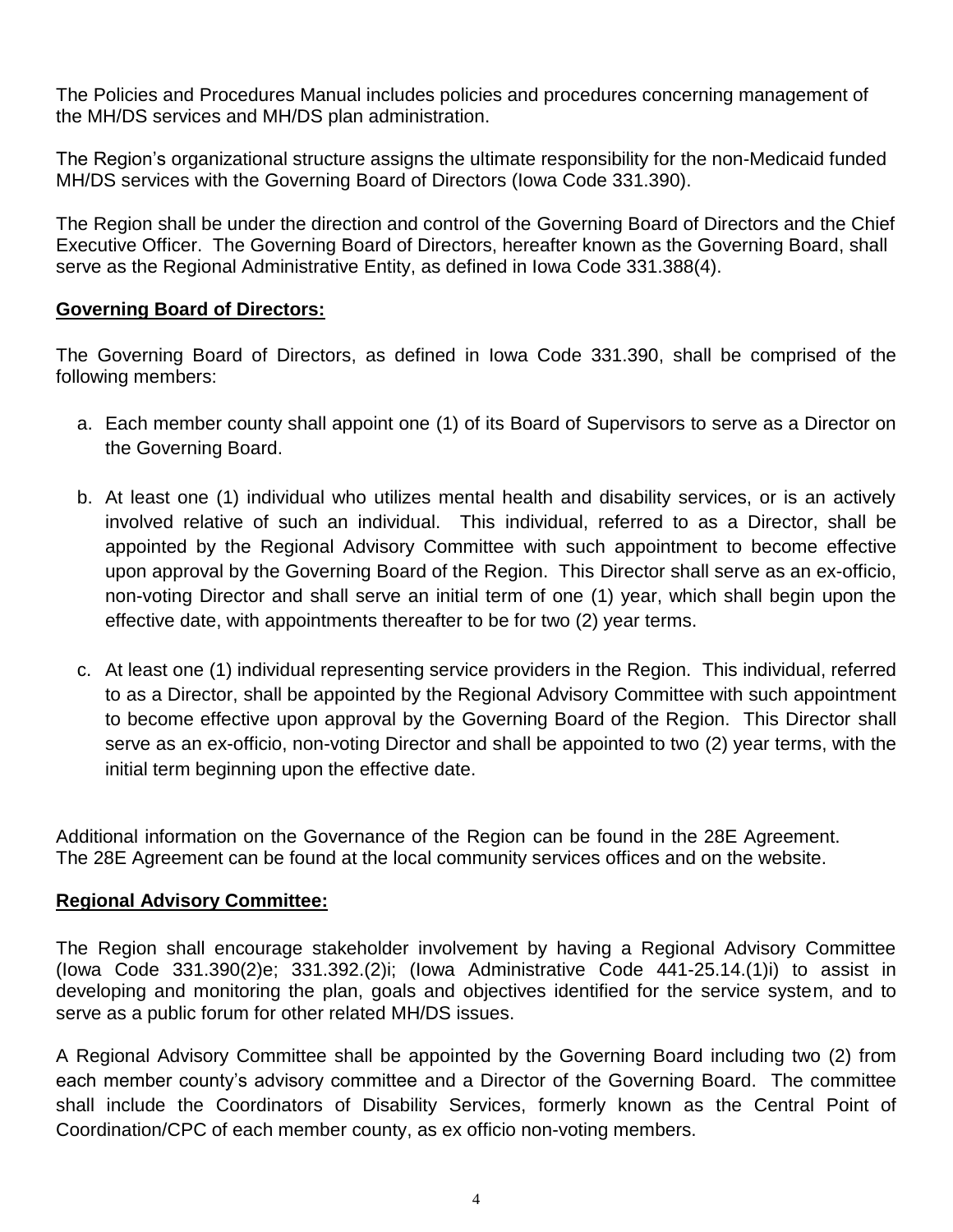The Governing Board may take action to create additional committees for various other purposes it deems appropriate. Members of any committee of the Region shall be appointed by the Governing Board.

### **Chief Executive Officer:**

The Governing Board will appoint the Chief Executive Officer, hereafter known as the CEO, as referenced in Iowa Code 331.392(3). The CEO's job duties are to be supervised and evaluated by the Governing Board.

The CEO shall be the Coordinator of Disability Services (CDS)/Community Services Director from the county of the Chair of the Governing Board and shall serve as the CEO for one (1) year. At the end of the CEO's term, the CDS from the county who Chair's the Governing Board will serve as the CEO. The CDS, even during their term as the CEO, shall remain an employee of their respective county and shall report to both their respective Board of Supervisors and the Region's Governing Board.

### **Regional Management Team**:

The Region will also have a Regional Management Team, hereafter referred to as the Management Team, who will consist of the Coordinators of Disability Services representing each member county. The staff delegated to perform the functions of CDS shall have the qualifications required by Iowa Code 331.390(3)b, and Iowa Administrative Code 441-25.12(2)e.

The Management Team's duties shall include such activities as assisting the CEO, agreeing on exceptions to policies, ensuring timely data is collected and submitted to the CEO for inclusion in reports, accurate financial reporting, monitoring of revenues and expenditures, assuring evidence based practices are used, and making recommendations for agenda items before the meetings of the Governing Board and Regional Advisory Committee. The Management Team shall remain employees of their respective counties.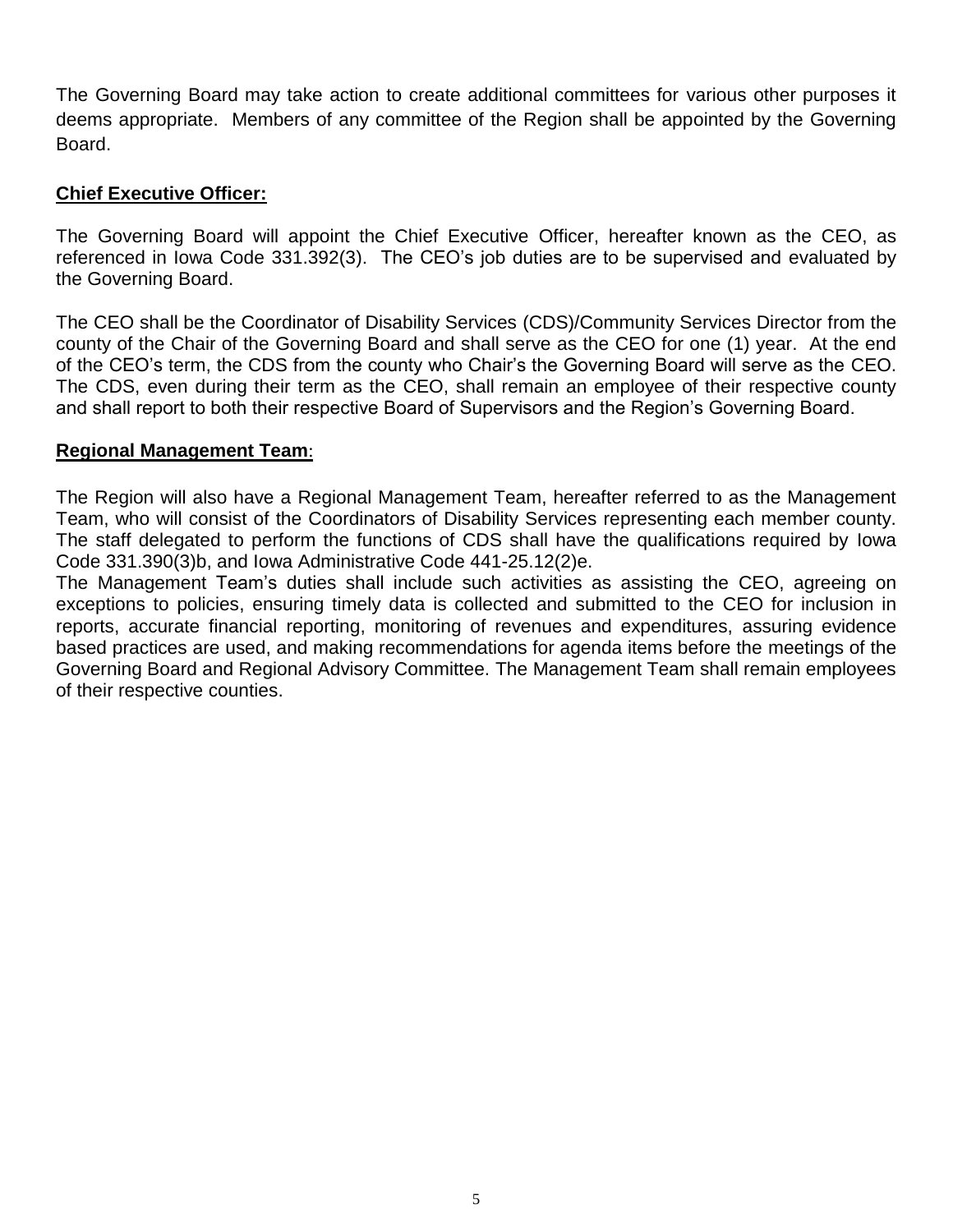## **B. Service System Management:**

The Region shall directly administer the Plan through the local county Community Services offices and contract with service providers to meet the service needs of the individuals. The Region may contract with MH/DS providers whose base of operation is in the Region or they may use a rate agreement. The Region may also honor contracts/rate agreements with other Regions and may also develop contracts/rate agreements with providers not based in the Region. A contract/rate agreement may not be required for a one-time or "as needed" service as with many of our service providers within our Region.

| <b>County Office</b>            | <b>Address</b>                                    | <b>Phone</b> |
|---------------------------------|---------------------------------------------------|--------------|
| <b>Cedar County Community</b>   | 400 Cedar St., Courthouse, Tipton, Iowa           | 563-886-1726 |
| <b>Services</b>                 | 52722                                             |              |
| <b>Clinton County Community</b> | 1900 N. 3 <sup>rd</sup> St., Clinton, Iowa 52732  | 563-244-0563 |
| <b>Supports Department</b>      |                                                   |              |
| <b>Jackson County Mental</b>    | 201 W. Platt St., Maquoketa, Iowa 52060           | 563-652-4246 |
| <b>Health Department</b>        |                                                   |              |
| <b>Muscatine County</b>         | 315 Iowa Ave., Muscatine, Iowa 52761              | 563-263-7512 |
| <b>Community Services</b>       |                                                   |              |
| <b>Scott County Community</b>   | 600 W. 4 <sup>th</sup> St., Davenport, Iowa 52801 | 563-326-8723 |
| <b>Services</b>                 |                                                   |              |

## **County Offices (Access Points) within the Region:**

## **Designation of Targeted Case Management Providers:**

The Region shall offer choice and access to cost effective, evidenced based, conflict free Targeted Case Management as described in Iowa Administrative Code 441-25.21(1)g. The designated case management agencies serving the Region must be accredited by the Department of Human Services.

Targeted case managers or other persons providing service coordination while working for the designated provider must meet the qualifications of qualified case managers and supervisors as defined in Iowa Administrative Code 441-24.1 (225C).

On a yearly basis at a Regional Governing Board of Directors meeting, targeted case management entities will be designated in each county. The Management Team and CEO review the need for targeted case management entities in each county within the region and make recommendations to the Governing Board for designation each year based on the following criteria:

- TCM programs located within the region
- Existing relationships between county case management programs and service coordination/county social work
- Length of time from referral to assignment
- Length of time from assignment to service implementation

**Service Providers within the Region:** Refer to Chart "A".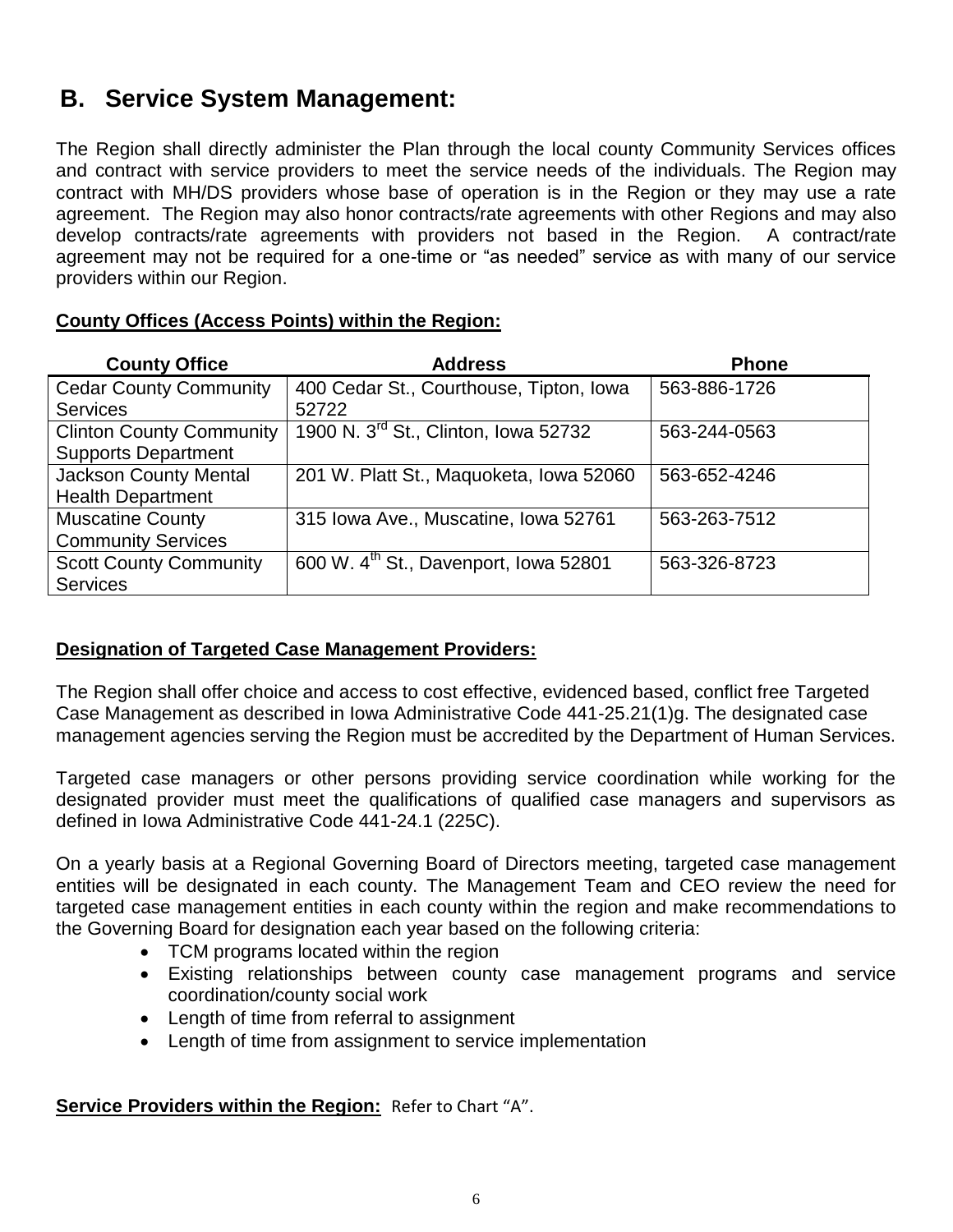## **Risk Management and Fiscal Viability:**

The Region, in accordance with Iowa Code 331.25.21(1) f, shall retain the full authority for the regional system and the associated fixed budget.

## **Conflict of Interest:**

Funding authorization decisions shall be made in each county office by Coordinators of Disability Services who have no financial interest in the services or supports to be provided. In the event such a situation would occur, that interest must be fully disclosed to the individuals, the counties, and other stakeholders.

## **C. System Management:**

## **System of Care Approach**

The Region, in accordance with Iowa Administrative Code 441-25.21(1)h, exists to support improved access to health care and to promote full linkage to services for individuals with mental illness, intellectual disabilities, developmental disabilities or brain injury. It promotes and provides services to individuals with disabilities by:

- Partnering with community service organizations, individuals with disabilities, their families, and the community to promote improved health care and integrated living and working opportunities;
- Identifying, developing, and maintaining efficient, effective, and responsive service delivery systems; and
- Educating communities and businesses to increase acceptance and awareness of the need for full participation within the community.

The Region also works in partnership with providers and other stakeholders to develop services which are:

- Accessible and welcoming;
- Able to emphasize early identification and early intervention;
- High quality and, wherever possible, evidence based;
- Organized into a seamless continuum of community based support;
- Individualized to meet the person's needs;
- Provided in the least restrictive and most appropriate setting;
- Designed to empower the individuals and the families as partners in their own care;
- Designed to utilize all funding sources available within the Region including increased use of Medicaid funded services and the Iowa Health and Wellness Plan; and
- Supported by the provision of training and technical assistance to individuals and families, as well as to the providers and other partners.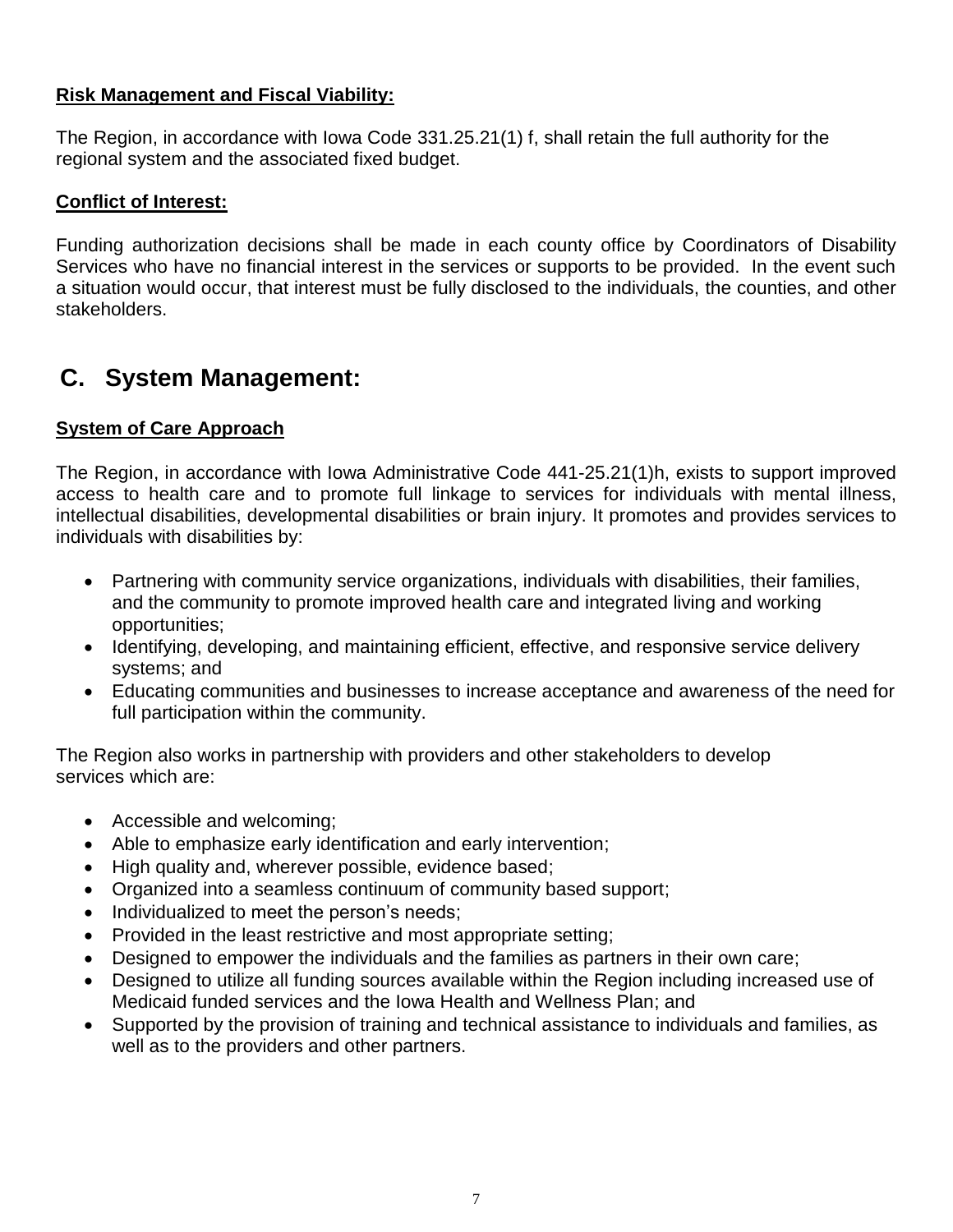## **Implementation of Interagency and Multi-System Collaboration and Care Coordination**

An individual with multi-occurring conditions is defined as any individual of any age with ANY combination of any mental health condition (including trauma) and/or developmental or cognitive disability (including brain injury) and/or substance abuse condition, including gambling and nicotine dependence, whether or not they have been diagnosed. Individuals with multi-occurring conditions commonly also have medical, legal, housing, financial and parenting issue and other complex needs.

The Region shall maintain a service delivery approach for individuals with multi-occurring conditions that build partnerships to create a broad and integrated process for meeting multiple needs. This approach is based on the principles of interagency collaborations; individualized, strengths-based or evidence-based practices; cultural competencies; community-based services; accountability; and the full participation of the individuals served at all levels of the system.

The Region shall fund individuals with multi-occurring conditions that meet the eligibility criteria in this manual. Services and supports will be offered through the enrollment process.

## **Developing an Integrated Multi-Occurring Capable Trauma Informed System of Care:**

The Region shall collaborate with the courts for alternatives to involuntary mental health commitments and to coordinate the funding for services for individuals under a mental health commitment. In addition, the Region will collaborate with Kenneth Minkoff, M.D. and Christie A. Cline, M.D., MBA, who developed the Comprehensive Continuous Integrated Systems of Care (CCISC) model for treatment of adult and adolescents systems of care to provide training opportunities to service providers. The Region will also work in partnership with other Regions to provide smooth transitions for individuals moving from one Region to another to ensure continuity of care. Additionally, the Region will join forces with adjoining Regions when agencies provide services in multiple counties. This joint venture is intended to develop and maintain consistent intake, billing and rate setting processes.

The Region will collaborate with the Iowa Department of Human Services, the Iowa Department of Public Health, the Iowa Department of Education, the Iowa Department of Corrections, the Iowa Medicaid Enterprise, local law enforcement agencies, other regions, service providers, coordinators of services, case management, individuals, families and advocates to ensure the authorized services and supports are responsive to the individuals' needs and consistent with the system principles and cost effective service provisions.

The Region will also partner with other stakeholders, as follows:

• Iowa Plan

Prior to authorizing funds for services, providers and coordinators of services must request that the Medicaid managed care company pay for Iowa Plan-covered services for eligible individuals and pursue all available levels of appeal in the event of denials by the Medicaid managed care company.

### • Third-party Payers

Prior to authorizing funds for services, providers and coordinators of services must seek approval from Medicaid, Medicare, or any other third-party payer for any service including innetwork providers. The Region may fund additional services and supports for individuals who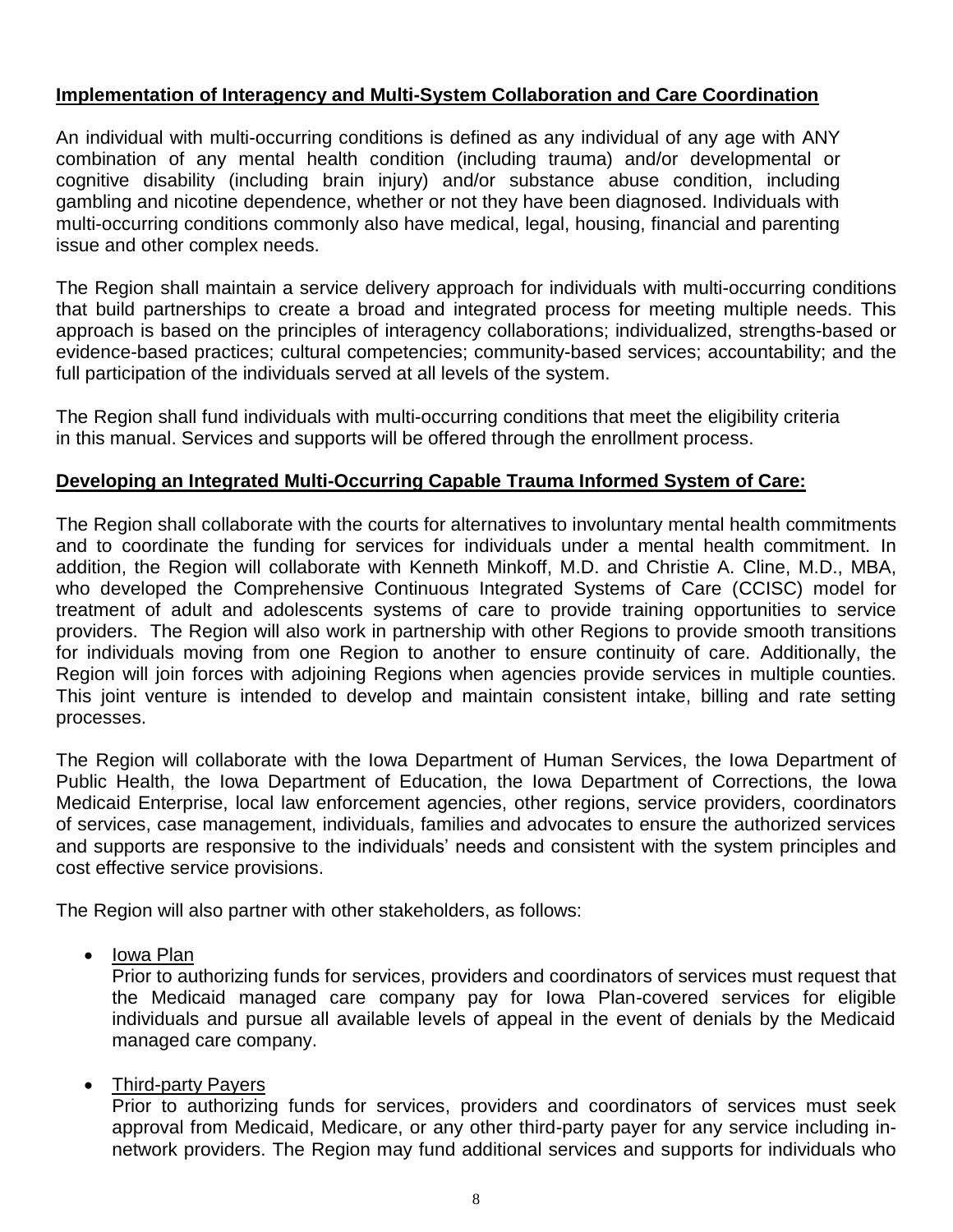meet all other Regional eligibility criteria for those ineligible for, or whose needs cannot be fully met, based upon the functional assessment.

## Judicial and Criminal Justice System

The Region will develop a partnership with the courts to ensure alternatives to commitment and to coordinate funding for services for individuals under commitment. Genesis, Trinity and Mercy-Clinton are the Regions designated hospitals for involuntary hospitalizations under Iowa Code Sections 229.11 and 229.13. Other hospitals may be used depending upon need and availability.

### • Employment

The Region will continue working with local and regional Workforce Development initiatives that support integrating employment, training, education, and support services for all job seekers, workers, and employers, in accordance with the Workforce Investment Act. The Region will advocate that this include integrating services for people with disabilities.

Coordinators of services and providers will use other federal, state, and private funding sources and programs that encourage competitive and supported employment. This may include Ticket to Work, Social Security Work Incentives, and Medicaid.

## • Education

The Region's network of providers will work with schools and Vocational Rehabilitation on transition plans for individuals in Special Education who will be leaving the school systems. Additionally, the Region will continue to support post-secondary educational efforts for people with disabilities.

### Transitioning Youth to the Adult System

The Region will continue working with DHS social workers in transitioning youth to the adult system, and will continue being a resource to explore options for children with complex needs.

## Other Regions

The Eastern Iowa MH/DS Region has representatives on the Iowa Community Services Association Board and its subcommittees and the Electronic Transactions Clearinghouse Advisory Committee. The Regional Staff have been and shall continue to be very active in training and coordination on a statewide basis with other regions and counties. It is the policy of the Region that we will work with other regions to help coordinate funding for mutually beneficial service developmental activities.

If an individual within the Region has complied with all requested information, their access to services shall not be delayed while awaiting a determination of legal residence. If the need presents and there is a disagreement over residency on an individual who is physically located in an Eastern Iowa MH/DS Region, their services shall be funded while working with another Region or the State to resolve the residency dispute. At the time of the dispute resolution, the Region shall expect reimbursement from the other Region (or the State) in the event the individual is determined not to have residency within the Region.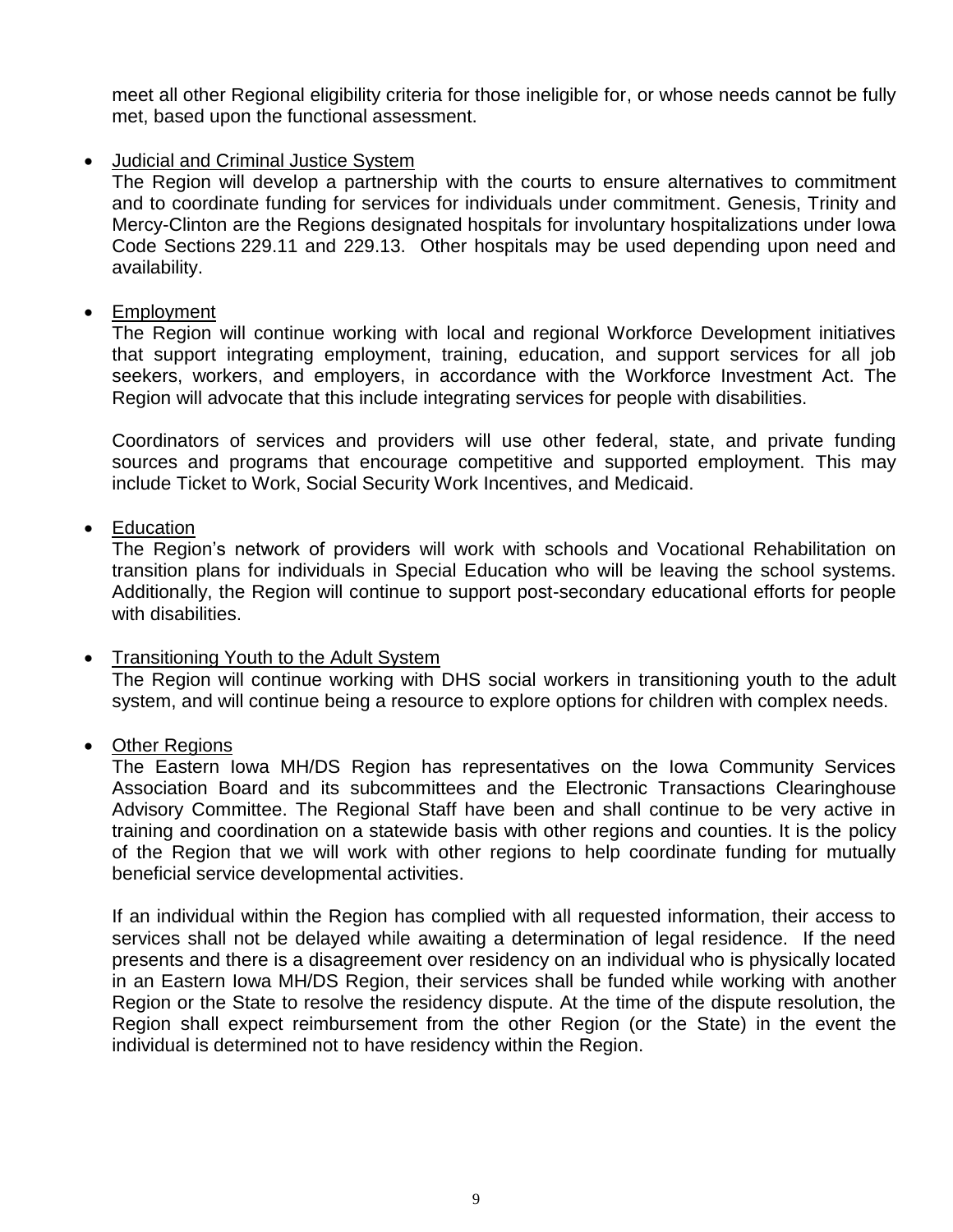## **Decentralized Service Provisions**

The Region, in accordance with Iowa Administrative Code 441-25.21(1)i, will strive to provide services in a dispersed manner to meet the minimum access standards of core services by utilizing the strengths and assets of the regional service providers. The Eastern Iowa Mental Health and Disability Region and providers will work cooperatively to ensure that various service options are geographically distributed through the county. In areas where services are not available within the Region, providers shall be encouraged to expand or begin services. The following measures shall be used to ensure services are available in all parts of the Region:

### **Utilization and Access to Services**

Within the broad system approach outlined above, the Region, under Iowa Administrative Code 441- 25.21(1)d shall oversee access and utilization of services and outcomes of the populations in the Region in order to continuously improve system design and better meet the needs of individuals with complex challenges. In order to do this, the Region shall: Integrate planning, administration, financing and service delivery using utilization reports from both the region and state including the following:

- inventory of available services and providers
- utilization of data on the services

The results will be analyzed to determine if there are gaps in services or if barriers exist due to:

- insufficient services offered
- inadequate provider network
- restrictions on eligibility
- restrictions on availability
- location

The Region will also contract with other Regions to provide and ensure core services are met. The Region will continue to work with Department of Human Services to facilitate regional access and data sharing on disability services funded by Medicaid in order to coordinate the Regional funded services and services managed by the State.

Targeted Case Managers, Coordinators of Disability Services and Integrated Health Home (IHH) Care Coordinators will serve as gatekeepers to Region and State funded community based services.

Results will be used to review the system of care approach plan, guide the Region in collaboration with agencies, to increase access and decentralize services. Additionally, the data elements, indicators, metrics and performance improvements for population management shall be continuously improved over time as the Region develops increased capacity for managing the needs of its individuals with disabilities.

This information will also be used for future planning and will be incorporated into the Annual Service and Budget Plan, to increase the provider network to meet access standards and other needs identified in the data.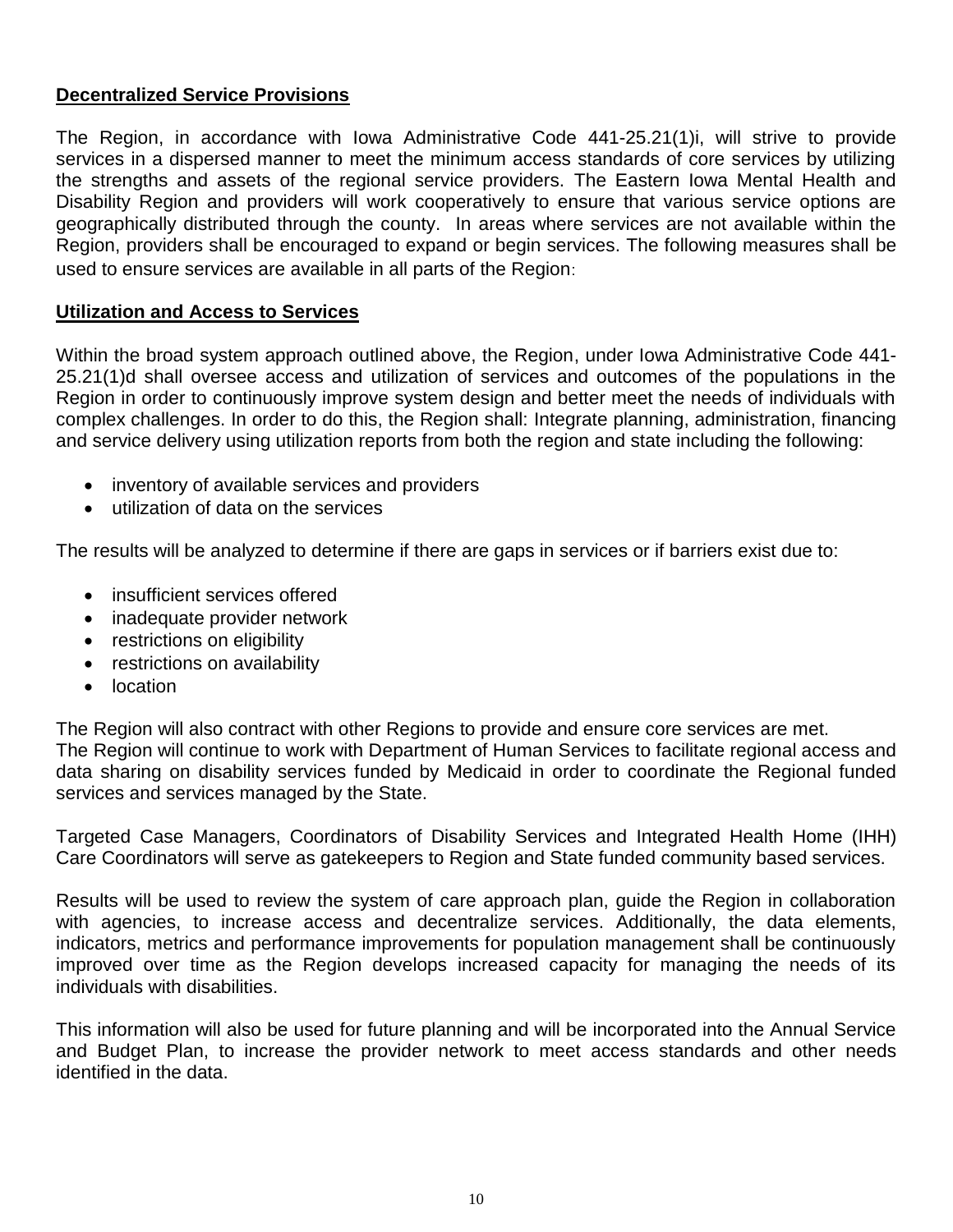# **D. Financing & Delivery of Services and Supports:**

Funding for the non-Medicaid mental health and disability services shall be under the control of the Region's Governing Board in accordance with Iowa Administrative Code 441-25.13 (331.391).The Governing Board shall retain full authority and financial risk for the Plan. The finances of the Region shall be maintained to limit administrative burden and to provide public transparency.

The CEO and the Management Team will prepare a proposed annual budget that will be reviewed by the Governing Board for final approval. The CEO, Management Team and the Governing Board will be responsible for managing and monitoring the adopted budget.

The services funded by the Region are subject to change or termination with the development of the Regional budget for each fiscal year.

The Governing Board is responsible for adopting and approving an annual budget for non-Medicaid mental health and disability services for the fiscal period July 1 to June 30 of each year. It is the Governing Board's duty to ensure a fair, equitable and transparent budgeting process. The Regional budget will be submitted by the CEO based on the recommendations of the Management Team to the Governing Board for review and approval.

The Region will use a "hybrid method" to meet the needs of the Region. This method will include a regionally managed account for pooled funds to develop new regionally based programs/services while allowing individual counties to maintain funding and expenditures for core services based on local tax revenues. This method allows for the fiscal management of locally required services and for regionally based collaboration and coordination of services.

The Region has a County Services Agreement between each County in the Region and the Governing Board of Directors. Refer to County Services Agreement, Attachment #1.

The County Services Agreement delegates the responsibility and funding of services at the local level. It authorizes each County to keep their property taxes, State Payment Program funds and Equalization funds to pay individual service invoices. The Regional Governing Board approves the individual County's provider Service Agreements with rates for specific services. These rates are to be used for approved services. Refer to Flow Chart- Fee for Service Billing Process, Attachment #2.

The local counties are responsible for all administrative functions related to the individual services, including acquiring service applications with financial, clinical/service needs and residency information. At the end of a fiscal year, a county audit will be performed for services provided and the audited fund balance over 20%, or an amount determined by the Regional Governing Board, will be sent to the regional funding pool.

Services delivered on a regional level will be through a service provider agreement and a block grant payment method. Refer to Flow Chart- Regional Services Billing Process Attachment #3.

The Governing Board will approve administrative expenses as agreed upon with a provider or through a warrant list approved at their regularly scheduled meeting. The CEO will send the approved warrant list and invoices, along with the board minutes showing approval for payment, to the fiscal agent. Refer to Flow Chart- Administrative Costs Billing Process, Attachment #4.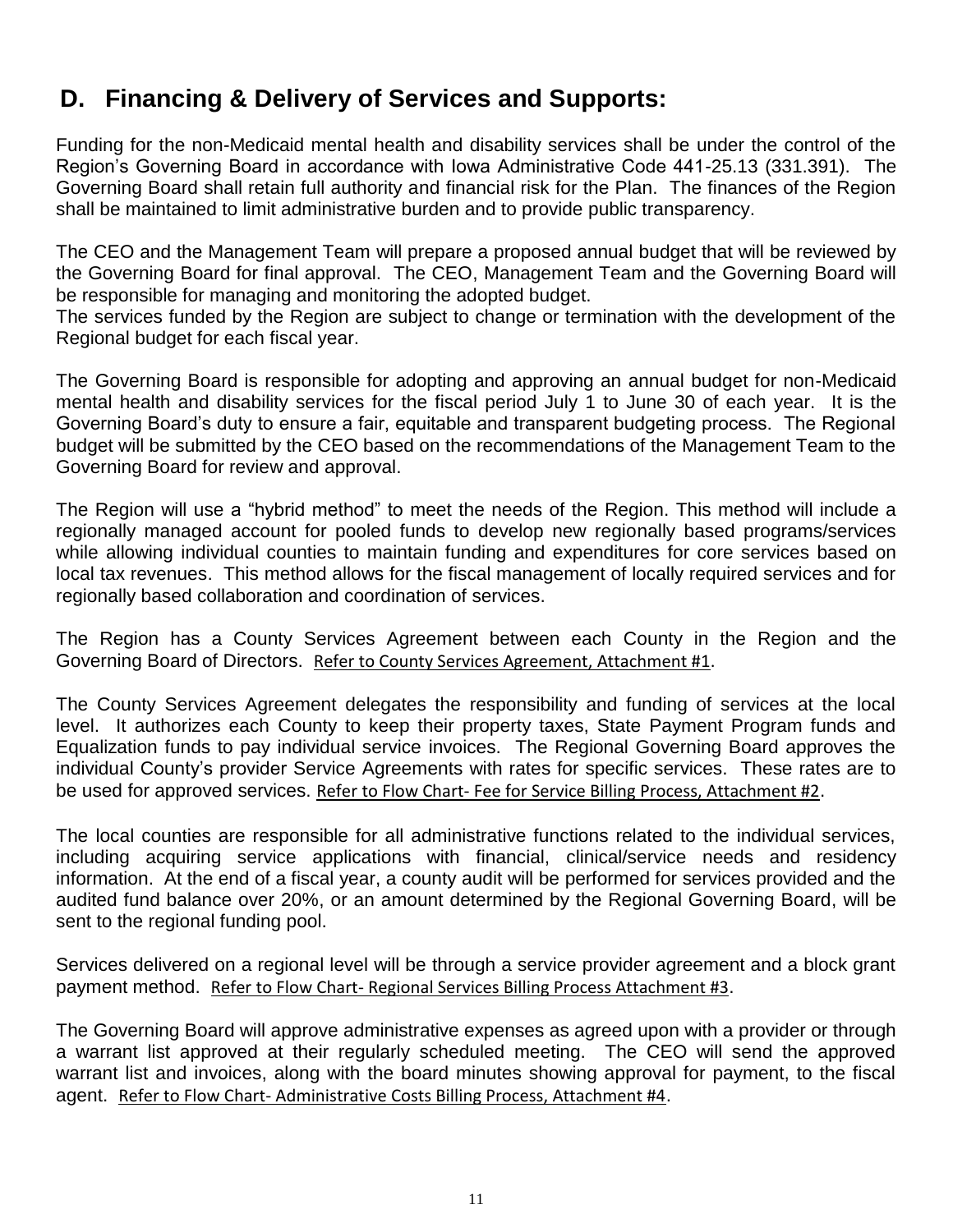The Fee for Service Billing Process involves the following steps:

- 1. After a service is provided locally, the invoice, along with dates of service, consumer name, specific service (COA), units of service and amount due, will be submitted to the Community Services Director in the same county for review.
- 2. The Coordinator of Disability Services checks CSN to ensure there is a funding authorization to match the invoice.
- 3. If the invoice is correct, it is entered into CSN and submitted for payment at the local level.
- 4. If the invoice is not complete or correct, it is sent back to the provider to be corrected and resubmitted for payment.
- 5. Each county will pay individual invoices based on their internal county policy.

The Regional Service Billing Process involves the following steps:

- 1. After a service is provided, the invoice, along with a utilization report if required, will be submitted to the CEO of the region for review.
- 2. If the invoice is correct, the CEO will provide a warrant list with invoices to the Governing Board for approval and put the data/payment into CSN.
- 3. If the invoice is incorrect or missing information, it is returned to the provider for corrections.
- 4. The CEO will send the Fiscal Agent the warrant list and invoices after the Governing Board meeting showing the approval to be paid from the regional funding pool.
- 5. The Governing Board will receive and approve financial reports on a regular basis.

The Governing Board will receive quarterly and annual budget reports from CSN in order to monitor the region's budget. In addition to an annual audit being conducted on the region's expenses/revenue, the region will submit the Annual Report to the Department of Human Services showing revenues, administrative and service expenses.

## **Accounting System and Financial Reporting:**

The accounting system and the financial reporting requirements to the Iowa Department of Human Services conforms to Iowa Administrative Code 441- 25.13(2) (331.391) and includes all the non-Medicaid mental health and disability expenditures funded by the Region. Information is separated and identified in the most recent Uniform Chart of Accounts approved by the State County Finance Committee including, but not limited to, the following: revenues, expenses for administration and services.

### **Contracting/Rate Agreements:**

The Region may contract with MH/DS providers whose base of operation is in the Region or they may use a rate agreement. The Region may also honor contracts/rate agreements with other Regions and may also have a contract/rate agreement with providers not based in the Region. A contract/rate agreement may not be required for a one-time or "as needed" service.

The Region will examine ways to develop financial incentives based on performance outcomes. Funding shall be provided for appropriate, flexible, cost effective community services and supports to meet the individual's needs in the least restrictive environment as possible. The Region recognizes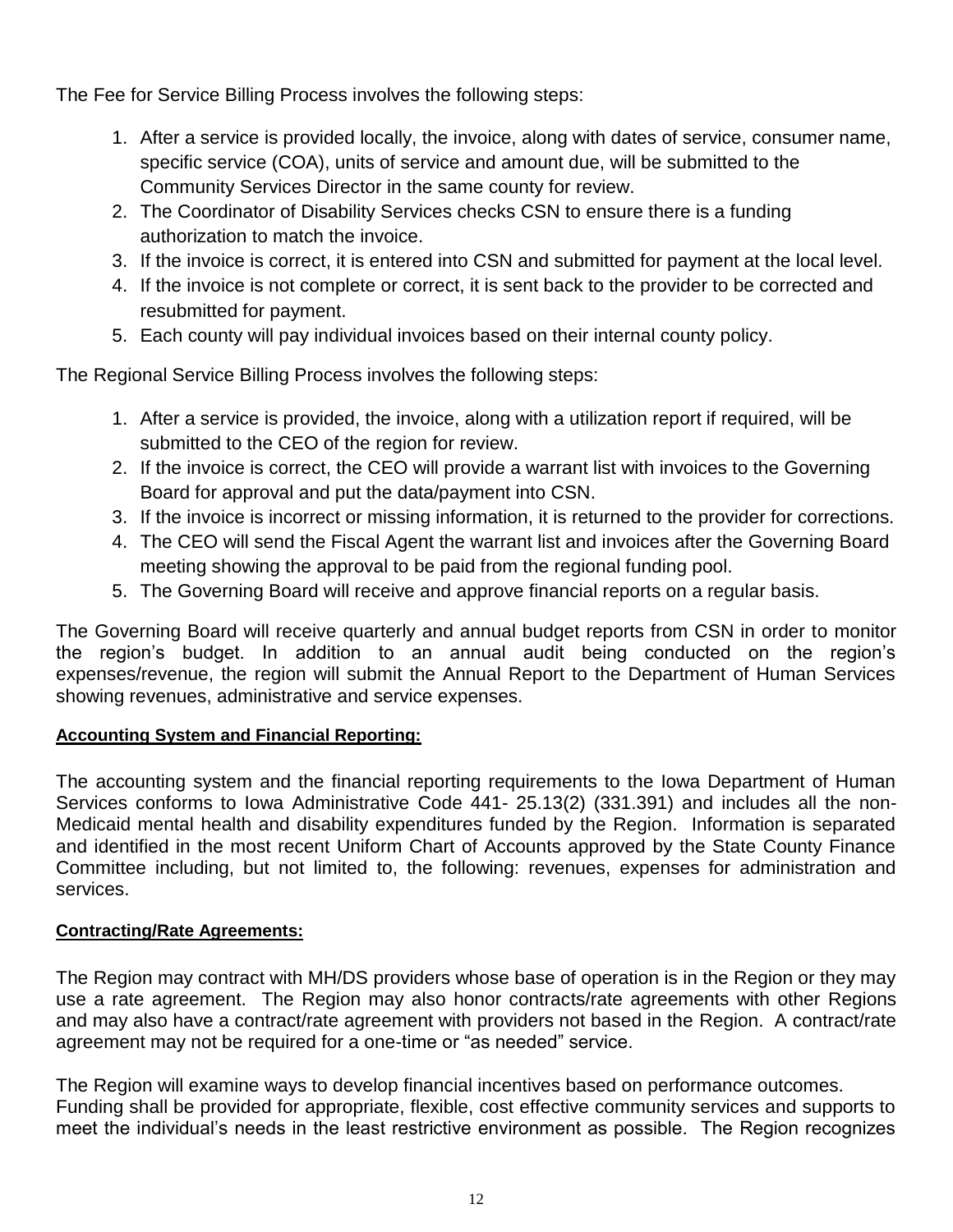the importance of individualized planning for the services and the supports to empower all individuals to reach their fullest potential.

An individual, who may be eligible for other publicly funded services and supports, must apply and accept such funding and support. Failure to do so will render the individual ineligible for regional funds unless the Region is mandated by a state or federal law to pay for said services.

Individuals, who are in need of and are awaiting approval and receipt of assistance under other programs, may be considered eligible for up to sixty (60) days, if all other eligibility criteria are met.

The Region shall be responsible for funding only the services and the supports authorized in accordance with the process described in the Plan, within the constraints of the budgeted dollars. The Region shall be the payer of last resort and regional funds shall not replace other available funding.

#### **Data Reporting and Other Information Technology Requirements:**

The Region will be using the Community Services Network (CSN) software package for data collection and billing.

CSN includes the following functionality: Client Management, Provider Management, Service Authorization, Electronic Claims Filing and Processing, Case Management, Billing and Reporting, Financial and Budgeting, Entity Profiles, User Profiles, Extensive Role Based Security, Ad-Hoc Reporting, State Compliance Reporting and Electronic Clearing House. Currently 98 counties and approximately 40 case management agencies use CSN to manage their business. There are over 500 users and over 200,000 clients in the system.

The Region and each County will be able to review data and claims by Chart of Account. Each County will submit their expenditures (Warehouse Reports) in the State COA format at the end of the year to the fiscal agent. The CEO and fiscal agent will combine the expenditures for regional reporting purposes.

## **E. Enrollment Process:**

### **Application and Enrollment**

Individuals residing in the Region, or their legal representative, in reference to Iowa Administrative Code 441-25.21(1)b, may apply for funding for services by contacting the designated county office or may contact one of the designated access points (found in this document under Service System Management and in the Annual Service and Budget Plan) to complete an application. All applications shall be forwarded to the office located in the county where the individual resides for determination of eligibility for funding.

The application shall be used by all designated access points. If a language or other barrier exists, the access point shall contact an appropriate person to assist the individual in the intake process or contact the local county office to make such arrangements. The completed application shall be forwarded by the access point to the local county office by the end of the business day.

The designated staff of the local office shall review the application within ten (10) business days to determine if all necessary information is present and complete on the application. If the application is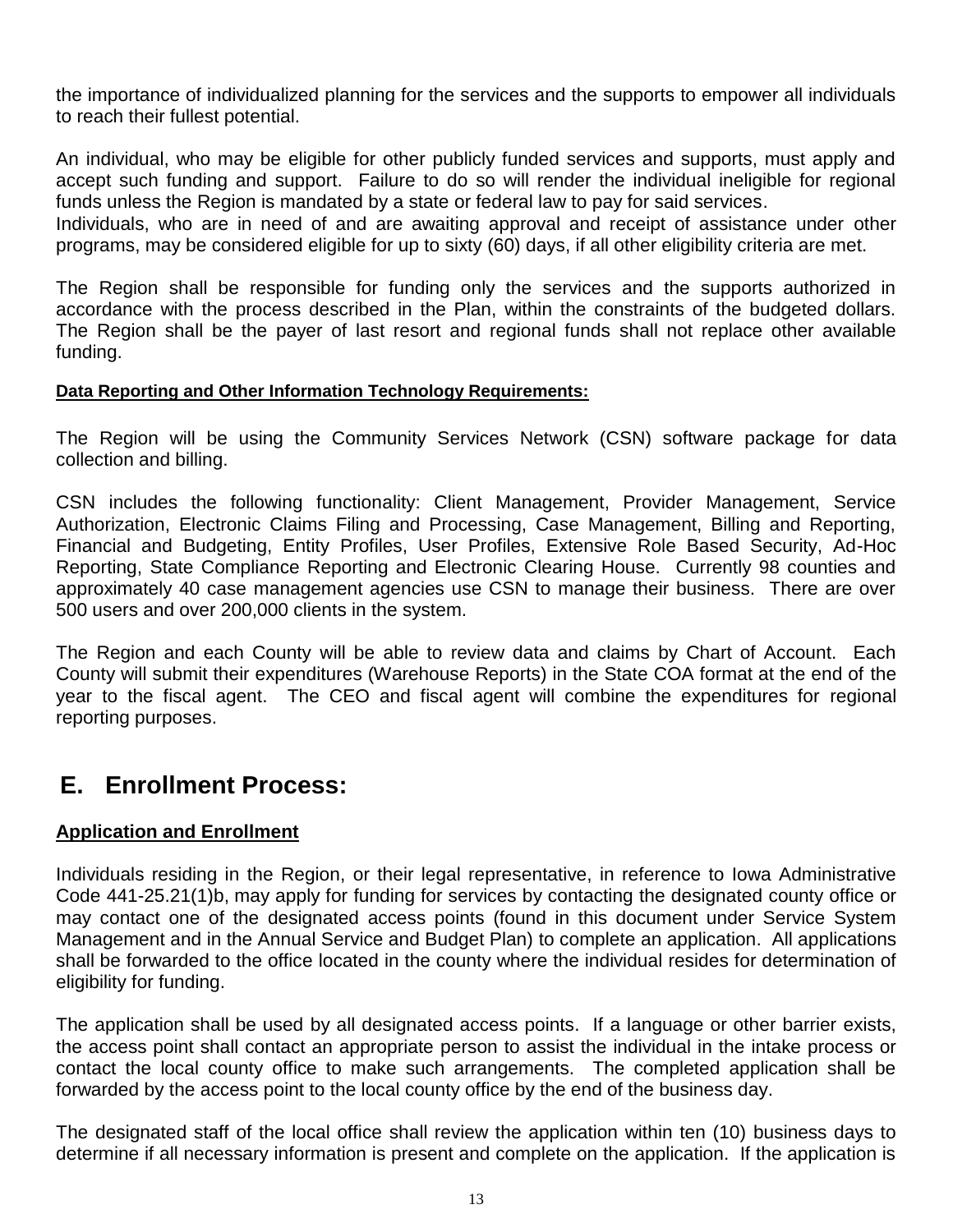incomplete, it shall be returned to the individual with a request for additional information. Failure to respond within thirty (30) calendar days with the necessary information and/or to provide a fully completed application may result in a delay or denial of funding.

## **Residency**

If an individual has complied with all requested information, their access to services shall not be delayed while awaiting a determination of legal residence. The Region shall notify any region of a client that is physically located in one (1) of the Eastern Iowa MH/DS Region counties that appears to have residency in that region prior to approving services that are not emergent in nature.

"County of residence" means the county in this state in which, at the time a person applies for or receives services, the person is living and has established an ongoing presence with the declared, good faith intention of living in the county for a permanent or indefinite period of time. The county of residence of a person who is a homeless person is the county where the homeless person usually sleeps. A person maintains residency in the county in which the person last resided while the person is present in another county receiving services in a hospital, a correctional facility, a halfway house for community-based corrections or substance-related treatment, a nursing facility, an intermediate care facility for persons with an intellectual disability, or a residential care facility, or for the purpose of attending a college or university. (Iowa Code 331.394(1) a)

## **Exception to Policy**

An Exception to Policy may be considered in cases when an individual is adversely affected by the regional eligibility guidelines. To reguest an "Exception to Policy", the individual or the individual's legal representative shall submit the following information to the local county office within thirty (30) calendar days from the date of the Notice of Decision.

- Individual's first and last name
- Physical and mailing address
- Current services the individual is receiving
- Type of service being requested
- The policy for which the exception is being requested
- Reason why the exception should be granted

The Management Team/CEO will review the exception and a response will be given to the individual, the individual's legal representative, and, when appropriate, the designated county staff within ten (10) business days. Decisions on exceptions shall be used in the annual report to identify future changes in policy.

## **Confidentiality**

The Region is committed to respecting individual privacy. To that end, all persons, including county designated staff, Governing Board of Directors, and others with legal access to individual information, will have an obligation to keep individual information confidential. Information will only be released in accordance with the Health Insurance Portability and Accountability Act, hereafter known as HIPAA, and other federal and state laws and in accordance with professional ethics and standards. Protected Health Information, hereafter referred to as PHI, will be released only when it is in the best interest of the individual to whom the information pertains to or when required by law.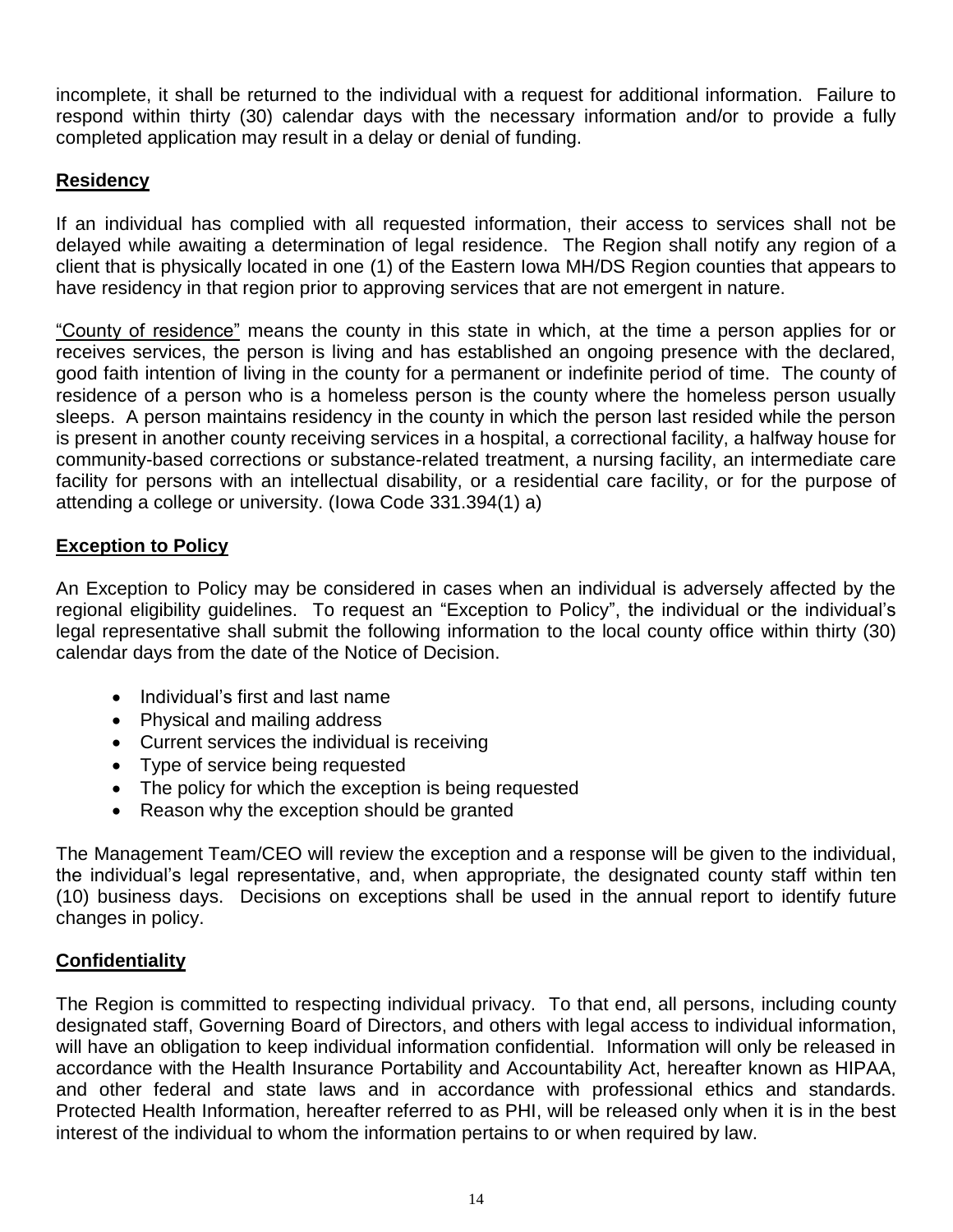PHI may be released without written permission of the individual or their guardian for medical or psychological emergencies, inspections by certifying or licensing agencies of the state or federal government, or when required by law to report criminal wounds/child abuse/dependent adult abuse.

Individual files will be maintained in a secure location for seven (7) years following termination of service to the individual.

Procedures to assure PHI include:

- An individual or their legal representative written consent will be obtained prior to release of any PHI, unless an emergency as stated above.
- Information or records released will be limited to only those documents needed for a specific purpose.
- Individual, or a legal representative, will be allowed to review and copy the individual record.
- Individual and related interviews will be conducted in private settings.
- All discussion and review of an individual's status and/or records by designated county staff, and others will be conducted in private settings.
- All paper and computer files will be maintained in a manner that prevents public access to them.
- All PHI disposed of will be shredded.
- Steps will be taken to assure that all fax, email, and cellular phone transmissions are secure and private.
- Staff will receive initial and ongoing training concerning confidentiality and staff will sign a statement agreeing to confidentiality terms.
- Access to PHI will be by designated staff.
- A Privacy Officer for the Region will be appointed annually on a calendar year basis.

In order to determine eligibility for regional funding, to perform ongoing eligibility review, and to provide service coordination and monitoring, individuals or their legal representatives will be asked to sign release forms. Failure of individuals to sign or authorize a release of information will not be an automatic reason for denial; however, designated county staff's inability to obtain sufficient information to make an eligibility determination may result in denial of regional funding.

# **F. Eligibility:**

## **General Eligibility:**

It is the expectation of the Region, in accordance with Iowa Administrative Code 441-25.21(1) c that an uninsured individual requesting assistance will need to apply for health insurance as required by the Affordable Care Act. In the event an individual did not apply for ACA in a timely manner, an application for funding can still be made to the local county office where the individual resides. In the event the individual's monthly gross income meets the Iowa Wellness and Market Place Choice

(DHS) income guidelines, the individual will be assisted in the application process.

If an individual has access to private health insurance but refuses to purchase coverage, the Coordinators of Disability Services will refer the individual to a "Navigator" or a "Certified Application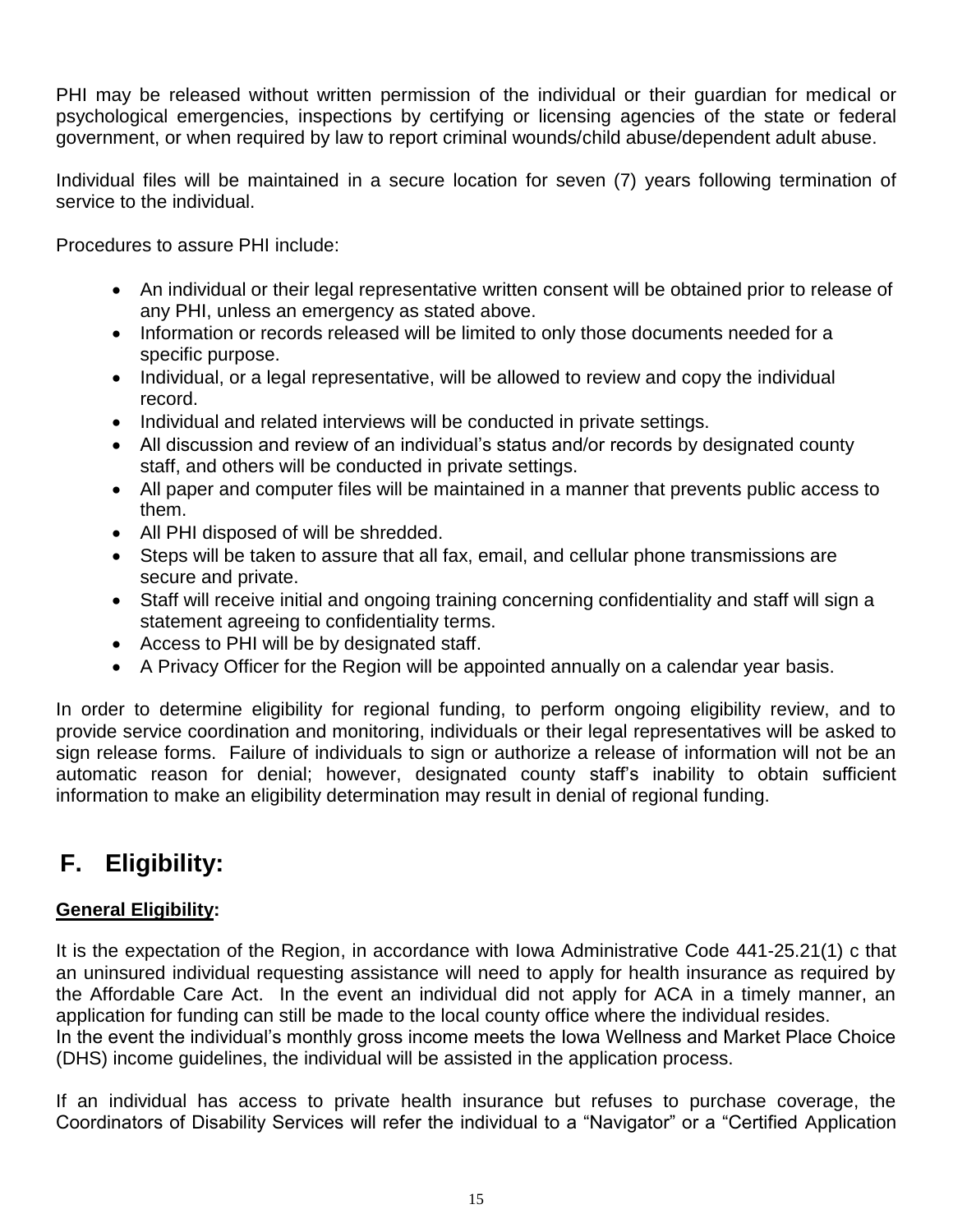Counselor" regulated by the ACA, to assist the individual to understand Market Place Choices and to explore the availability of possible tax credits and the use of premium tax credit adjustments. If the individual continues to refuse to enroll during open enrollment periods or during times of life changing events, their application for funding will be denied.

CDS staff shall review the application to determine if the individual meets eligibility:

- 1. The individual is at least eighteen years of age and a resident of this state or;
- 2. An individual who is 17 years of age, is a resident of this state, and is receiving publicly funded children's services may be considered eligible for services through the regional service system during the three (3) month period preceding the individual's eighteenth birthday in order to provide a smooth transition from children's to adult services or;
- 3. An individual under the age of 18 years and a resident of the state may be considered eligible for those mental health services made available to all or a portion of the residents of the region of the same age and eligibility class under the county management plan of one or more counties of the region applicable prior to formation of the region. Eligibility for services is limited to availability of the regional service system funds without limiting or reducing core services, and if a part of the approved regional service system management plan.

## **Financial Eligibility:**

The individual must comply with financial eligibility requirements as stated in Iowa Administrative Code 441-25.16 (2).

## **Income Guidelines: (Iowa Administrative Code 331.395.1)**

- a. An individual with gross income at or below 150% of the current Federal Poverty Guidelines.
- b. An individual with gross income above 150% to 300% may be eligible for regional funding with a copayment (Sliding Fee Schedule-Attachment #5) as specified in this Plan.

The income eligibility standards specified in this Plan shall not supersede the eligibility guidelines of any other federal, state, county, or municipal program. The income guidelines established for programs funded through Medicaid (Waiver programs, Habilitation Services, etc.) shall be followed if different than those established in this manual.

In determining income eligibility, the average gross monthly income for the past three (3) months will be considered. However, recent employment and/or income changes may be considered by the Coordinators of Disability Services in determining income eligibility. An individual is expected to provide proof of income (including pay stubs, income tax return, etc.) as requested.

## **Resources Guidelines: (Iowa Administrative Code 441-25.16(2))**

An individual must have resources that are equal to or less than \$2000 in countable value for a single person household or \$3000 in countable value for a multi- person household or follow the most recent federal supplemental security income guidelines.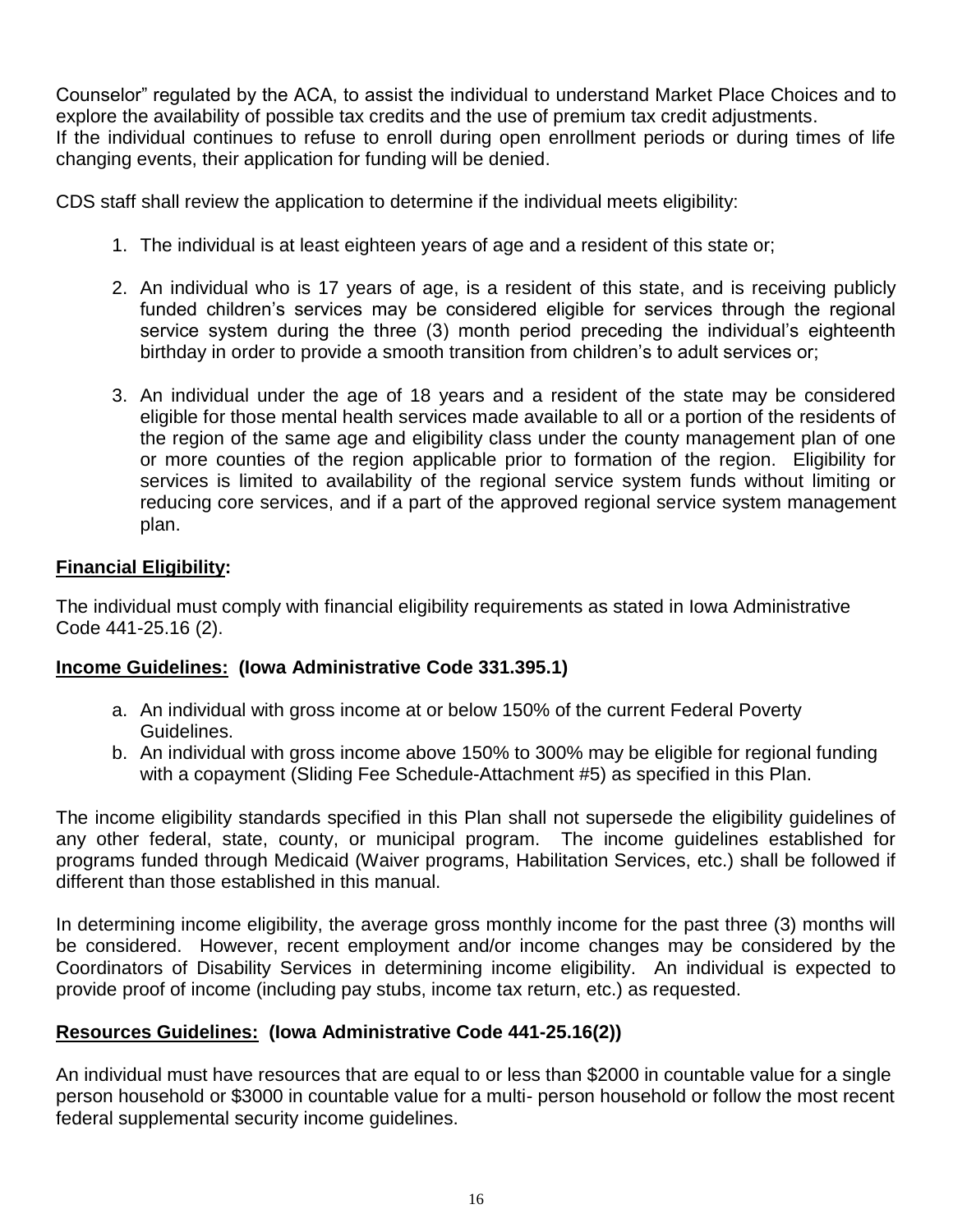The value of all countable resources, both liquid and non-liquid, shall be included in the eligibility determination except as exempted in this sub-rule:

- a. A transfer of property or other assets within five (5) years of the time of application with the result of, or intent to, qualify for assistance may result in the denial or the discontinuation of funding.
- b. The following resources shall be exempt:
	- (1) The homestead, including equity in a family home or farm that is used as the individual household's principal place of residence. The homestead shall include all land that is contiguous to the home and the buildings located on the land.
	- (2) One (1) automobile used for transportation.
	- (3) Tools of an actively pursued trade.
	- (4) General household furnishings and personal items.
	- (5) Burial account or trust limited in value as to that allowed in the Medical Assistance Program.
	- (6) Cash surrender value of life insurance with a face value of less than \$1,500 on any one (1) person.
	- (7) Any resource determined excludable by the Social Security Administration as a result of an approved Social Security Administration work incentive.
- c. If an individual does not qualify for federally funded or state funded services or other support, but meets all income, resource, and diagnostic eligibility requirements, the following types of resources shall additionally be considered exempt from consideration in eligibility determination:
	- (1) A retirement account that is in the accumulation stage.
	- (2) A medical savings account.
	- (3) An assistive technology account.
	- (4) A burial account or trust limited in value as to that allowed in the Medical Assistance Program.
- d. An individual who is eligible for federally funded services and other support must apply for and accept such funding and support.

## **Diagnostic Eligibility:**

The individual must have a diagnosis of Mental Illness, Intellectual Disability, Developmental Disability or Brain Injury:

### **a. Mental Illness:**

Individuals who at any time during the preceding twelve-month period have had a mental health, behavioral, or emotional disorder or, in the opinion of a mental health professional, may now have such a diagnosable disorder. The diagnosis shall be made in accordance with the criteria provided in the most recent diagnostic and statistical manual of mental disorders published by the American Psychiatric Association, and shall not include the manual's "V" codes identifying conditions other than a disease or injury. The diagnosis shall also not include substance-related disorders, dementia, antisocial personality, or developmental disabilities, unless co-occurring with another diagnosable mental illness.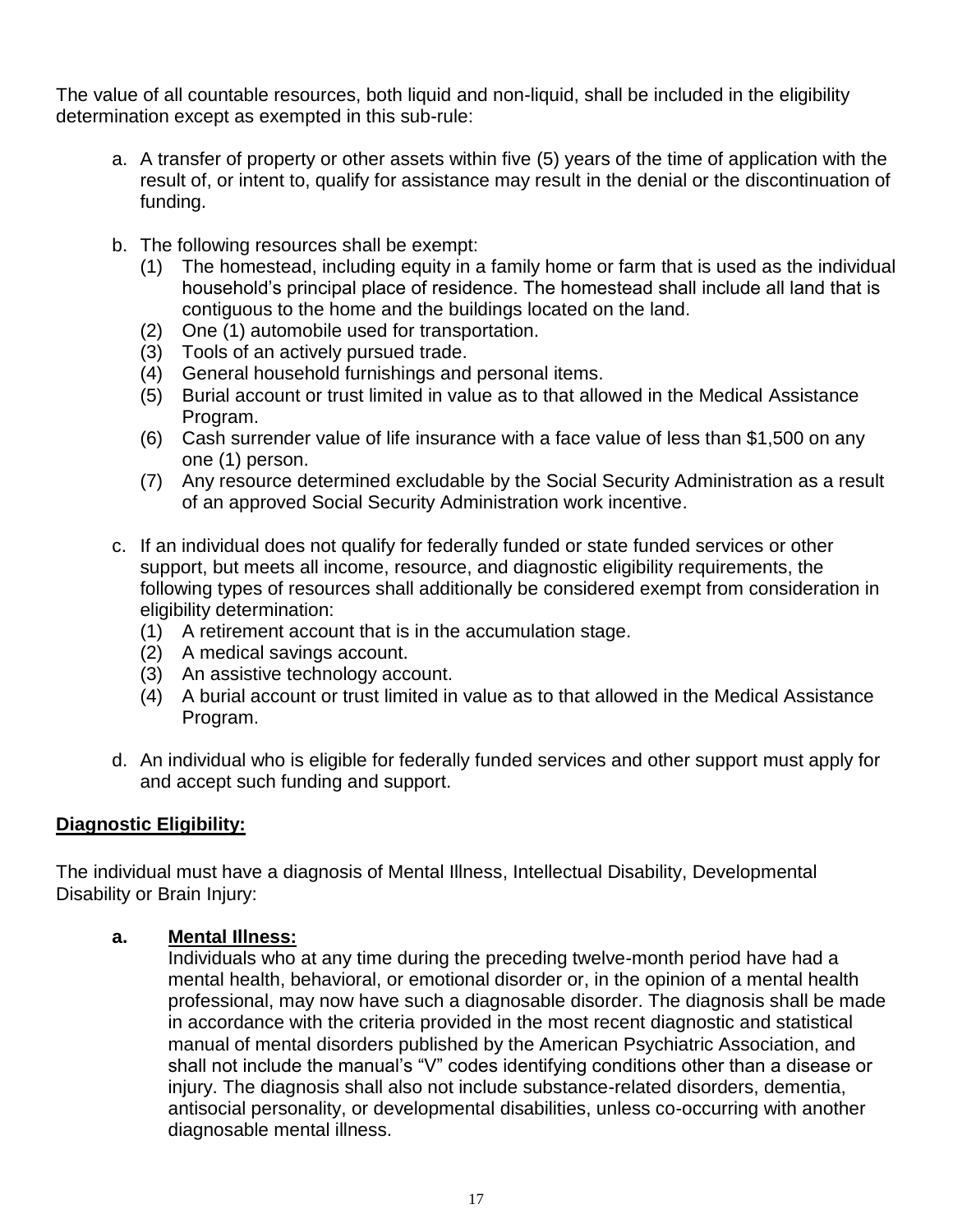## **b. Intellectual Disability:**

Individuals must meet the following three (3) conditions:

- 1. Significantly sub average intellectual functioning: an intelligence quotient (IQ) of approximately 70 or below on an individually administered IQ test (for infants, a clinical judgment of significantly sub average intellectual functioning). The diagnosis shall be made in accordance with the criteria provided in the most recent diagnostic and statistical manual of mental disorders published by the American Psychiatric Association, and shall not include the manual's "V" codes identifying conditions other than a disease or injury.
- 2. Concurrent deficits or impairments in present adaptive functioning (i.e., the individual's effectiveness in meeting the standards expected for the individual's age by the individual's cultural group) in at least two (2) of the following areas: communication, self-care, home living, social and interpersonal skills, use of community resources, self-direction, functional academic skills, work, leisure, health, and safety.
- 3. The onset is before the age of 18.

## **c. Developmental Disability:**

Developmental Disability means a severe, chronic disability that:

- 1. Is attributable to a mental or physical impairment or **combination of mental and** physical impairments.
- 2. Is manifested before age 22.
- 3. Is likely to continue indefinitely.
- 4. Results in substantial functional limitations in three or more of the following areas of major life activity: self-care, receptive and expressive language, learning, mobility, self-directions, capacity for independent living and economic self-sufficiency.

## **d. Brain Injury:**

Brain injury means clinically evident damage to the brain resulting directly or indirectly from trauma, infection, anoxia, vascular lesions or tumor of the brain, not primarily related to degenerative or aging process, which temporarily or permanently impairs a person's physical, cognitive, or behavioral functions.

## **Reasons For Funding Denial:**

An individual may be denied funding. The following are reasons for denial include but are not limited to:

- 1. Not a resident of Iowa
- 2. Over Income Guidelines
- 3. Over Resource Guidelines
- 4. Does not meet diagnostic criteria
- 5. Refusal to utilize private insurance or enroll/apply for health insurance
- 6. Refusal to apply and accept other publicly funded services if eligible
- 7. Failure to provide necessary information or a completed application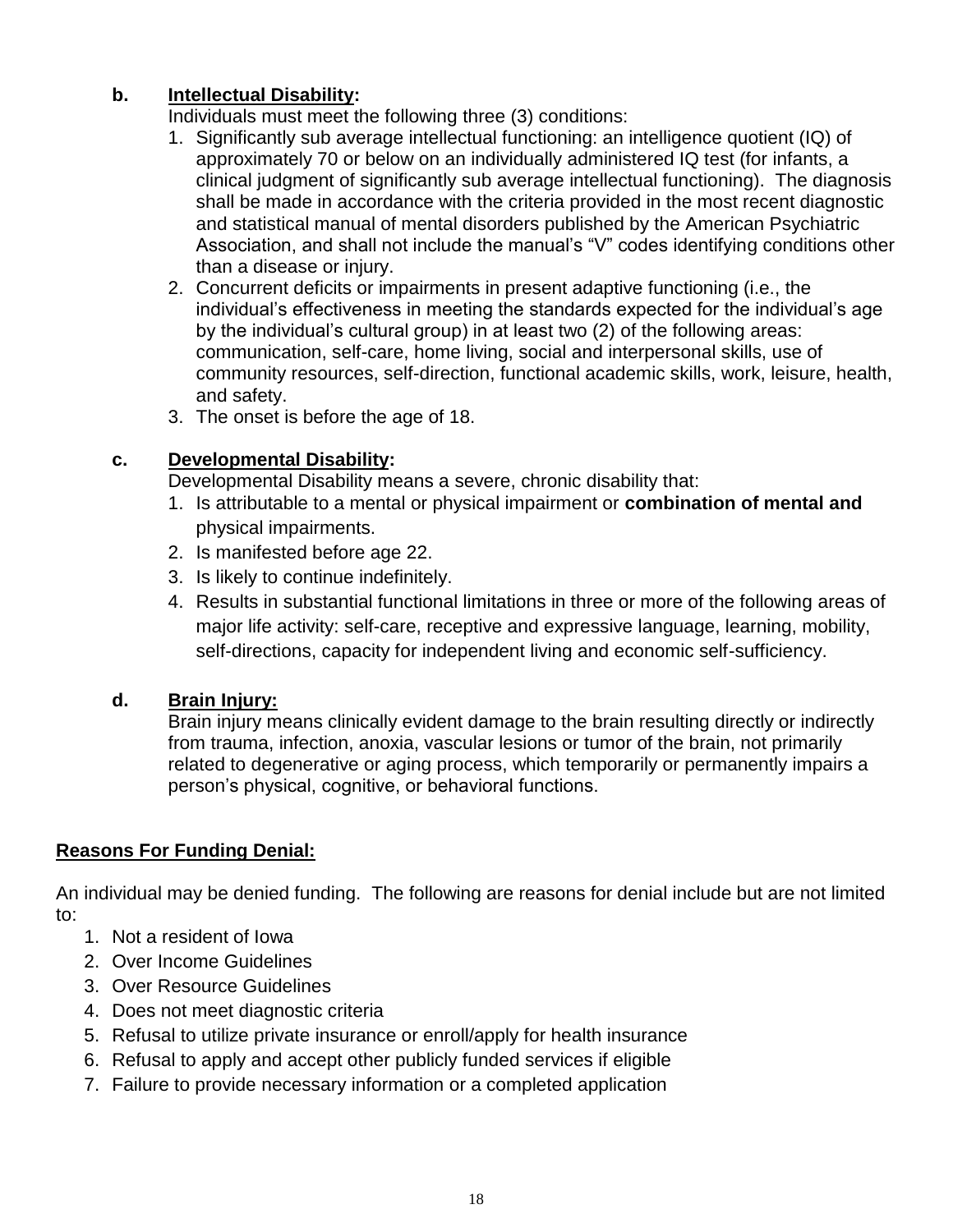## **Assistance to Other than Core Populations**:

The Region, in accordance with Iowa Administrative Code 441-25.21(1)q, will pay for other population groups, those with a diagnosis of a developmental disability and/or brain injury, who were receiving services paid by the counties prior to forming a region. Those services included: sheltered workshop, transportation and residential services. The funding for those services will continue to be available as long as it does not limit or reduce core services funding.

### **Notice of Decisions/Timeframes and Notice of Eligibility for Assessment:**

Once a fully completed application is received in the Region's local Community Services office, a Coordinator of Disability Services shall determine if the individual meets the general eligibility criteria of: age, residency, diagnostic and financial eligibility. Eligibility determination and referrals for emergent and necessary services shall not exceed ten (10) business days.

The Notice of Decision informs eligible individuals and/or their legal representatives and service providers of the approval or denial of mental health funding, the reason for the action, what the share of the cost is, if any, and appeal rights if the individual is dissatisfied with the action specified in the NOD. The NOD also specifies the services, provider, types of services; units of services approved and shall be issued within ten (10) days.

## **Service and Functional Assessment:**

The standardized functional assessment methodology shall be designated by the Director of the Iowa Department of Human Services and completed within ninety (90) days from the date of the application. The results will support the need for services including the type and frequency of service in the individual's case plan.

If a functional assessment is required it will be completed within ninety (90) days. Once an individual's functional assessment is received, individuals will be referred for services to a provider of choice and issued a NOD specifying the services, provider, type of services; units of services approved, and shall be issued within ten (10) days of receiving an individual's Functional Assessment.

If there is a situation where there is not a standardized functional assessment, the request for service funding shall include information supporting the need for service. Additional information may be required on a case by case basis.

## **Service Funding Authorization:**

The Notice of Decision shall inform the individual of the action taken on the application, the reason for the action if the request is denied, the service provider, the services and the units of services approved. The individual shall be sent a copy of the Region's appeal process and informed they have the right to appeal the decision.

Eligible individuals who request or accept the service may be referred to a Targeted Case Manager, Integrated Health Home Care Coordinator or designated county staff for service coordination.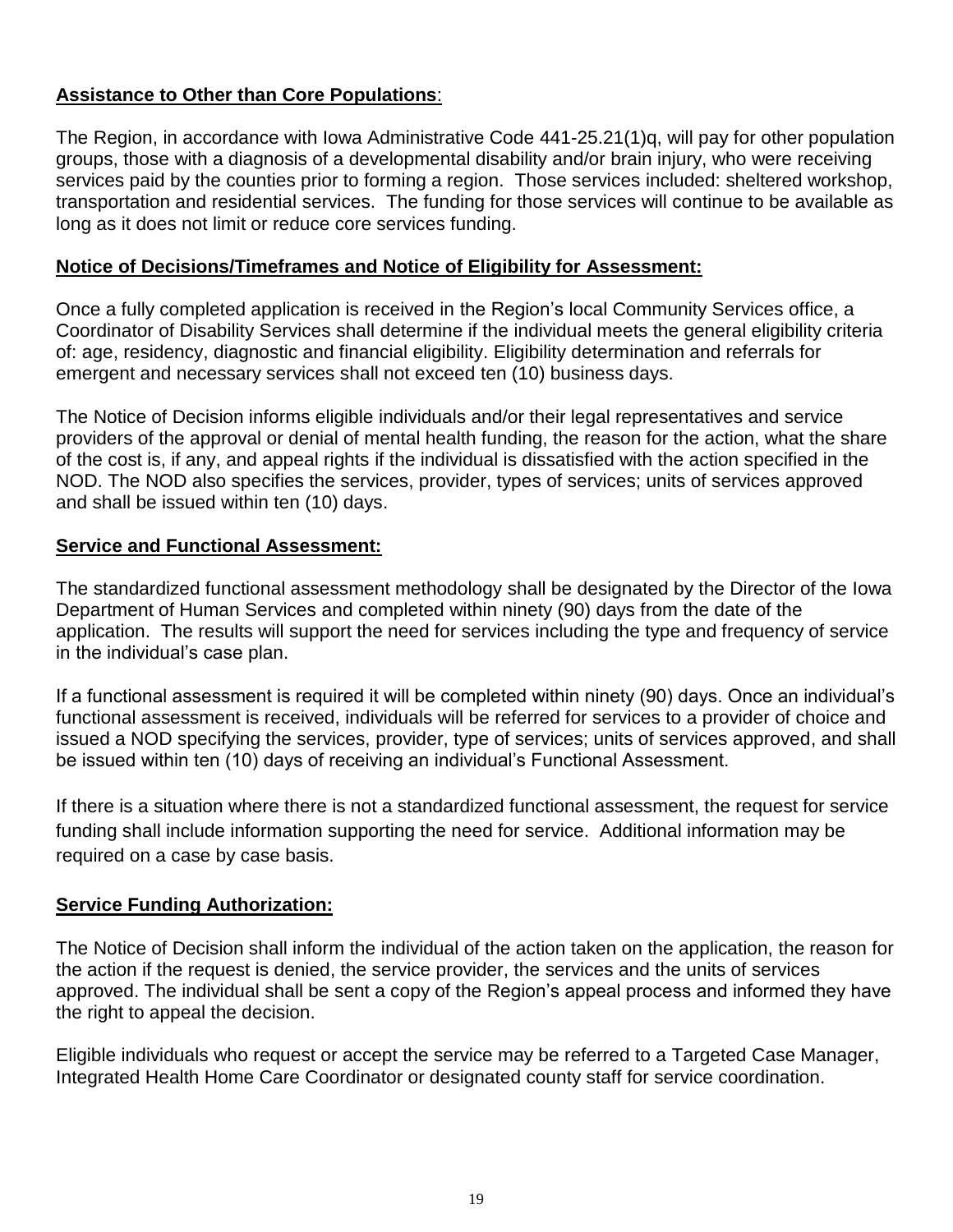## **Re-Enrollment:**

Individuals must reapply for services on at least an annual basis or if circumstances change.

## **Co-Payments for Services:**

Any co-payments or other client participation required by any federal, state, or regional program in which the individual participates shall be required to be paid by the individual. Such co-payments include, but are not limited to:

- Client participation for maintenance in a Residential Care Facility through the State Supplementary Assistance Program.
- The financial liability for institutional services paid by counties as provided in Iowa Code 230.15.
- The financial liability for attorney fees related to commitment as provided by Iowa Code 229.19.

Co-payments in this section are related to services to target populations as defined in Iowa Code 331.397. No co-payment shall be assessed to individuals with income equal to or less than 150% of the federal poverty level, as defined by the most recently revised poverty income guidelines published by the U.S. Department of Health and Human Services.

Individuals with income over the established guidelines may be eligible for services on a sliding fee scale. A co-payment is required for those individuals with incomes between 151%-300% of poverty. This amount is collected by the provider agency, except for mental health commitment costs.

## **G. Appeals Process:**

The appeal process references Iowa Administrative Code 441-25.21(1)l.

### **Non Expedited Appeal Process**

Every individual, whether they have been granted assistance or not, shall be informed of the decision by the Coordinator of Disability Services (CDS) through a written Notice of Decision and of their right to appeal such decision. The Notice of Decision shall be generated from the local Community Services office.

An individual or the individual's legal representative, hereafter known as the "individual", may appeal the decisions of the Region or any of its designees.

### **How to Appeal:**

- **I. The Written Appeal** An appeal by the individual shall be made to the CDS within ten (10) business days from the date of receipt of the Notice of Decision. The request shall include:
	- The individual's current mailing address and telephone number.
	- A statement for the reason of the appeal.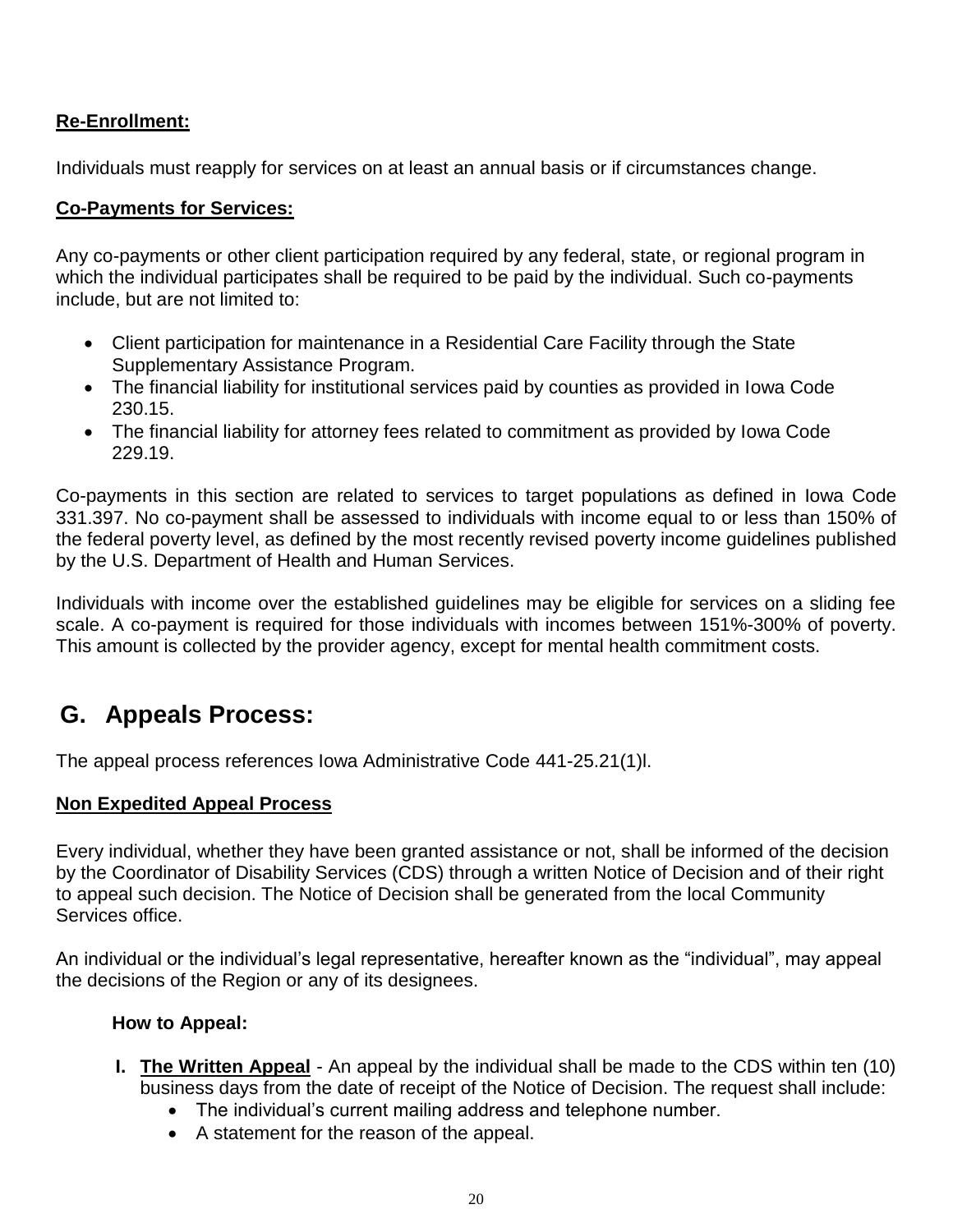If the appeal is filed late, it cannot be considered. Assistance in completing a written appeal, hereafter known as "reconsideration", will be provided upon request by contacting the CDS office.

**II. The Reconsideration** - The CDS, from the local office that sent the Notice of Decision, shall review the individual's request for reconsideration. After reviewing the provided information, the CDS may need to contact the individual or, with consent, other sources for additional information.

Following a review of all information and all relevant facts, a written decision will be issued to the individual by the CDS within five (5) business days of receipt of the written reconsideration and mailed by certified delivery to the last available address.

**III. State Administrative Law Judge (ALJ)** - If a resolution is not agreed upon through the informal reconsideration process, the individual will need to contact the State ALJ at the Department of Inspections and Appeals, Iowa Code 10A.801, within 10 (ten) business days of the receipt of the written reconsideration to request the appeal to be heard in a contested case proceeding. The individual may contact another person to assist with the appeal. This could be an attorney, an organizational representative or a friend. The local office can assist the individual in contacting the State ALJ office.

The local office shall not pay legal fees for the individual. If the individual cannot afford legal representation, he/she may contact:

Legal Services of Iowa at 1-800-532-1275 or http://www.iowalegalaid.org or Disability Rights Iowa at 1-800-779-2502.

## **Expedited Appeals Process**

The appeal process references Iowa Administrative Code 441-25.21(2)l.

The process is to be used when the decision of the CDS in the local Community Services office concerning an individual varies from the type and amount of service identified to be necessary for the individual in a clinical determination made by a mental health professional and the mental health professional believes that the failure to provide the type and amount of service identified could cause an immediate danger to the individual's health and safety.

This appeals process shall be performed by a mental health professional who is either the Administrator of the Division of Mental Health and Disability Services of the Iowa Department of Human Services or the Administrator's designee.

## **How to Appeal:**

- **I.** The request for the expedited review shall be filed within five (5) business days of receiving the notice of decision by the regional administrator. The request must be in writing and be supported by written documentation from the mental health professional that made the clinical determination stating how the Notice of Decision on services could cause an immediate danger to the person's health or safety.
- **II.** The expedited review shall be performed by a mental health professional who is either the Administrator of the Division of Mental Health and Disability Services of the Department of Human Services or the Administrator's designee.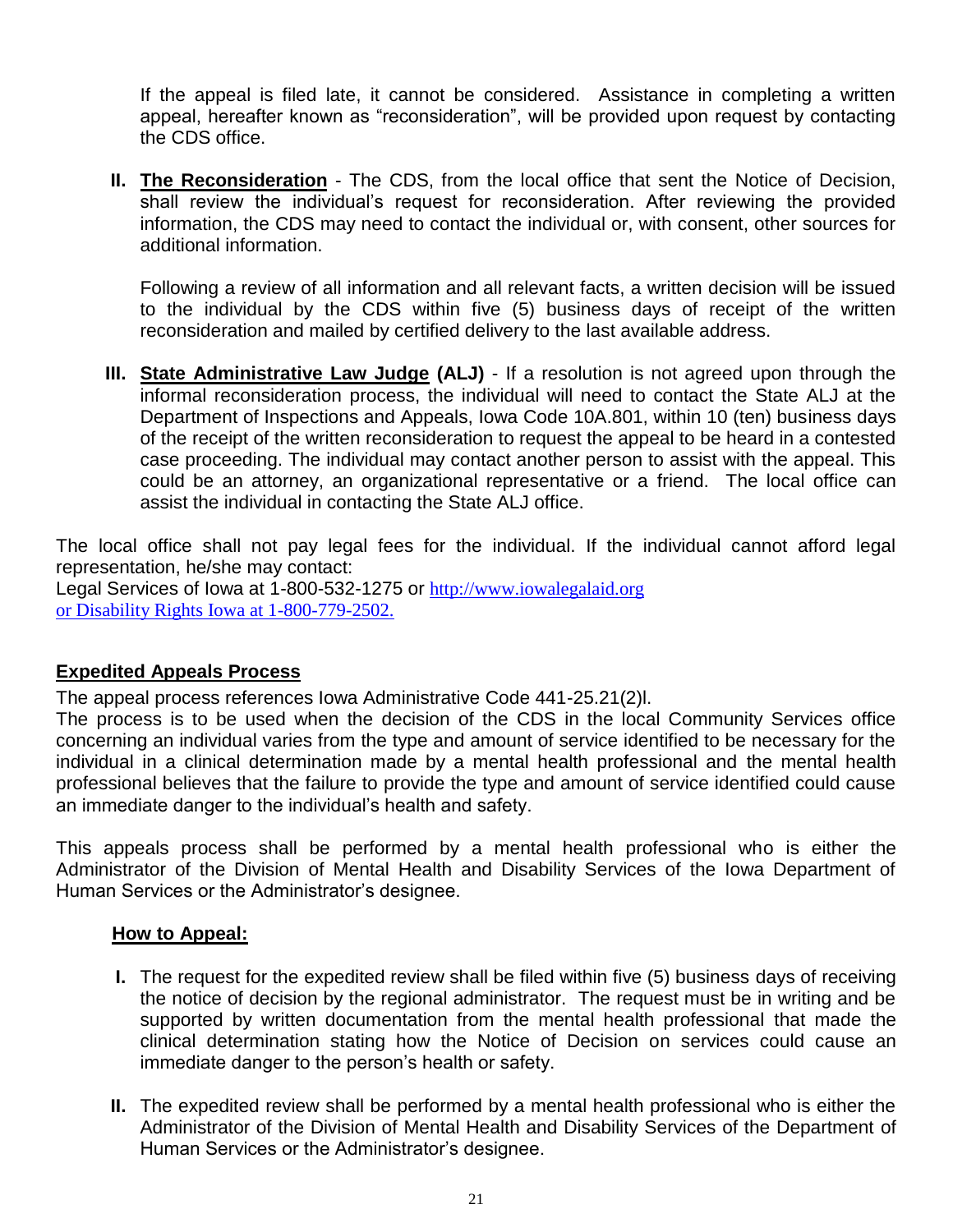- **III.** The expedited review shall be performed within two (2) business days of the time the request is filed. The reviewer can request submission of additional information and the review shall be performed within two (2) business days of the time that adequate information is received.
- **IV.** The Administrator or designee shall issue an order, including a brief statement of findings of fact, conclusions of law, and policy reasons for the order, to justify the decision made concerning the expedited review. If the decision concurs with the contention that there is an immediate danger to the individual's health or safety, the order shall identify the type and amount of service, which shall be provided for the individual. The Administrator or designee shall give such notice as is practicable to individuals who are required to comply with the order. The order is effective when issued.

The decision of the Administrator or designee shall be considered a final agency action and is subject to judicial review in accordance with Iowa Administrative Code 17A.19.

## **H. Provider Network Formation and Management:**

The Region, in accordance with Iowa Administrative Code 441-25.21(1)j, shall have a network of service providers, including traditional and non-traditional providers, to meet the continuum of service needs of individuals. The Region will have contracts with licensed and accredited providers to provide each service in the required core services domains. The Region retains the right to select service providers to be a part of the regional provider network.

To be included in the Region's network, a traditional provider must meet at least one (1) of the following criteria:

- Currently licensed, accredited or certified by the State of Iowa, or
- Currently enrolled as a Medicaid provider, or
- Have a current accreditation by a recognized state or national accrediting body (Joint Commission on Accreditation of Health Care Organization-JCAHO; Council on Rehabilitation Facilities-CARF; etc…) and
- Currently have a contract or rate agreement with the Region or another Iowa region
- Criteria will be waived for commitment related costs by attorneys or sheriffs.
- If the Region does not have a contract for needed services with an established provider, a request from a Non-Traditional Provider may be considered.

All providers included in the Region's provider network who are subject to licensure or accreditation and shall meet all applicable standards and criteria. Current network providers that lose their licensure and/or accreditation or are in jeopardy of losing their licensure will no longer be eligible to receive Plan funding. The providers will use evidence based practices that the region has independently verified as meeting established fidelity to evidenced based service models required in Iowa Administrative Code IAC 441.25.4(3).

The Region will have service providers who are trained to provide effective services to individuals with two or more of the co-occurring conditions listed in Iowa Administrative Code 441.25.4(1). The service providers will also be trained to provide effective trauma informed care as described in Iowa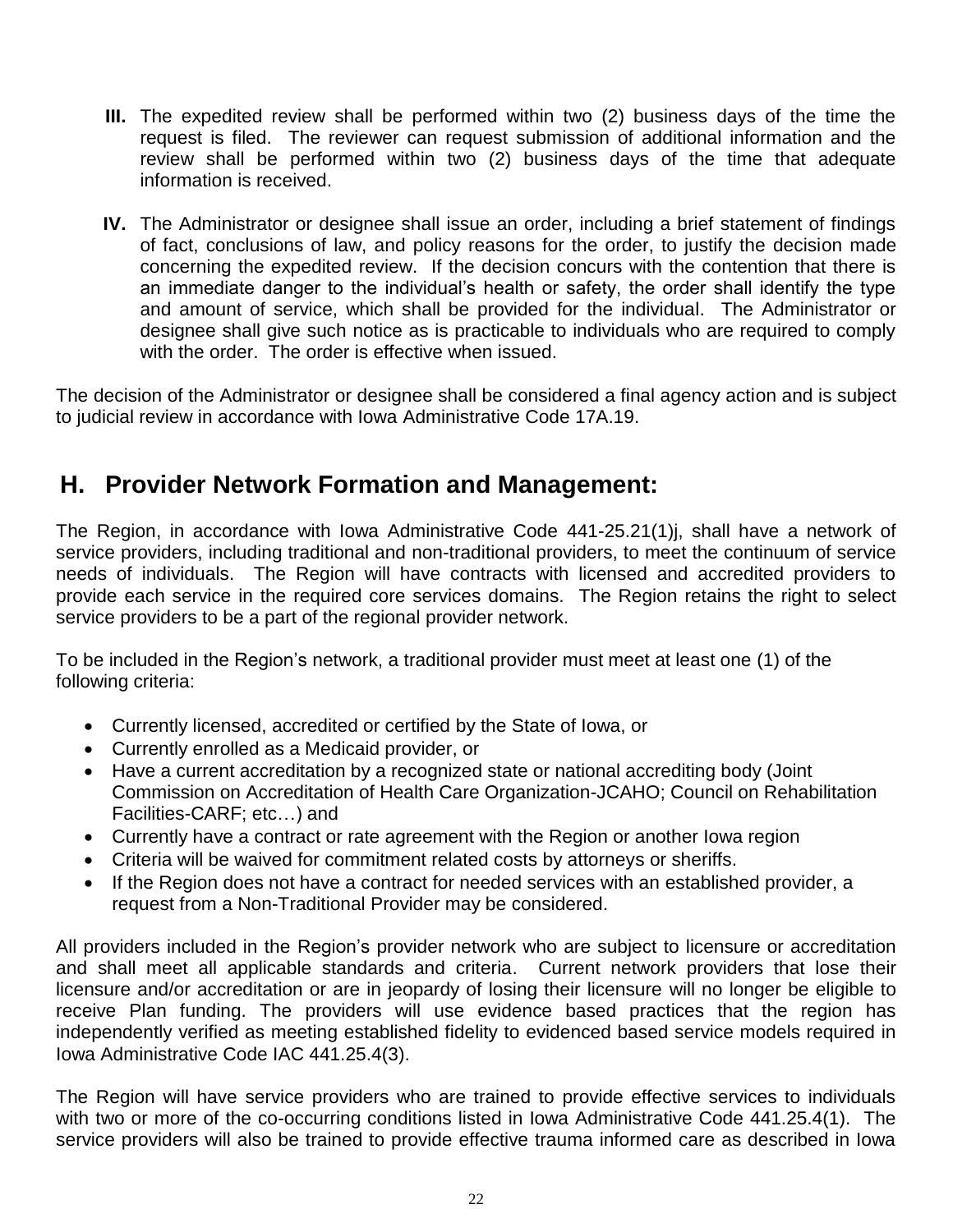Administrative Code 441.25.4(2). The Region's current provider network is included in the Annual Service and Budget Plan.

New providers, including non-traditional providers, may be added to the provider network if it is determined either a particular individual will benefit from the service or the provider will provide service(s) that will enhance the service system. New network providers shall be approved through the following process:

- 1. A referral or a request for a new network provider may be made by an individual, an individual's legal representative, a consumer's case manager or a social worker, or directly by a provider. All requests to become a member shall be directed to the CEO.
- 2. The provider's application shall be screened by the Management Team/CEO. A Provider may be asked to meet for an interview or provide additional information.
- 3. The CEO shall inform the provider in writing of the acceptance or the denial.
- 4. Meet the contracting standards via the Regions contractual template.
- 5. New network providers shall receive an appropriate orientation and training concerning the Region's Plan.

The Region shall manage the provider network to ensure individual needs are met. The Region shall ensure an adequate number of providers are available to avoid waiting lists by contracting with outpatient mental health providers, Community Mental Health Centers, at least one (1) reasonably close inpatient psychiatric hospital and other providers of services.

## **I. Quality Management and Improvement:**

The Region, in accordance with Iowa Administrative Code 441-25.21(1)e, shall have a quality improvement process that provides for ongoing and periodic evaluation of the service system, and of the providers of services and the supports in the system. Stakeholders, with emphasis on individual input, shall be involved in the development and the implementation of the quality improvement program.

## **System Evaluation:**

The system evaluation shall include, but is not limited to:

- 1. The evaluation of individual satisfaction, including empowerment, quality of life and individual's needs;
- 2. The number and disposition of individual appeals and the implementation of corrective action plans based on these appeals;
- 3. Cost-effectiveness;
- 4. Access to service;
- 5. Life in the community;
- 6. Person centeredness;
- 7. Health and wellness;
- 8. Quality of life and safety;
- 9. Family natural supports; and
- 10. Additional outcomes and performance measures as outlined by the Department of Human Services.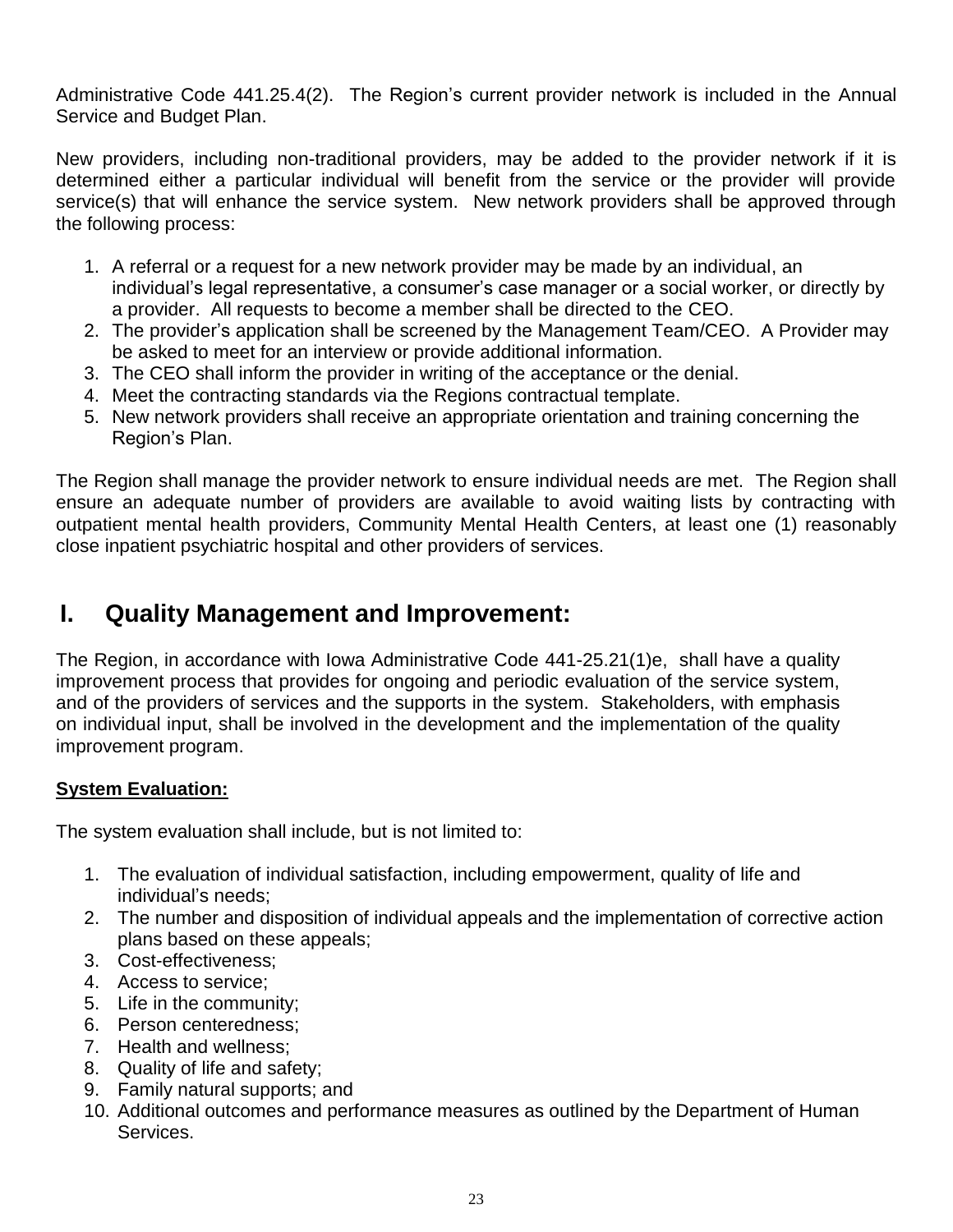Annually, the Management Team/CEO shall assess the Region's performance, develop a list of areas that need improvements and provide a report to the Governing Board of Directors. The Management Team/CEO shall participate in developing a performance plan that includes measurable goals and action steps with a process of collecting the data. Based on the data, the areas needing improvement shall be addressed. The Management Team/CEO shall evaluate the areas of improvement and determine if further action is needed for documentation and reporting in the annual report.

## **Quality of Provider Services**:

The services and the supports evaluation shall include, but not be limited to:

- 1. The evaluation of the quality of provider services and supports based on an individual's satisfaction and achievement of desired outcomes;
- 2. The cost-effectiveness of the services and the supports developed and provided by the individual providers.
- 3. The number and disposition of appeals of provider actions and the implementation of corrective action plans based on these appeals.
- 4. The evaluations shall ensure services and supports are provided in accordance with provider contracts.

## **Methods Utilized for Quality Improvement:**

- 1. The direct interaction and feedback from individuals, families, providers, case managers, designated county staff, and other stakeholders.
- 2. A needs assessment, satisfaction surveys, and other written questionnaires.
- 3. The establishment and the maintenance of a data collection and a management information system oriented to the needs of the individuals, the providers, and other programs or facilities.
- 4. Changes and trends in the disability services system shall be tracked and reported to the Iowa Department of Human Services to provide the following information for each individual served:
	- demographic information
	- expenditure data
	- data concerning the services and other supports provided to each individual, as specified in the administrative rule adopted by the commission.
- 5. The Region collects data using the Iowa Association of Counties Community Services Network (CSN), a data management system to connect counties and agencies with a shared system which captures and reports standardized information for Iowans accessing the community services system while abiding by HIPAA, State, and Federal Laws. CSN has the data capacity to exchange information in compliance with reporting requirements including DHS established client identifier, demographic information, expenditure data concerning the services and other support provided to each individual, as specified by the department.
- 6. The Region will follow the process outlined in the Outcome and Performance measures Committee Report of December 14, 2012. The Region will initially use the statistical data from CSN to develop reports that will help to establish measures. Next, a determination will be made about what additional data should be collected, where the data will come from and what the cost is to collect the data. The Report suggests the information should come from providers and regional statistical data as well as from service recipients and their families, requiring development of surveys. The Region will partner with DHS leadership in this area in order to standardize the data that is being collected to make it meaningful statewide as well as regionally.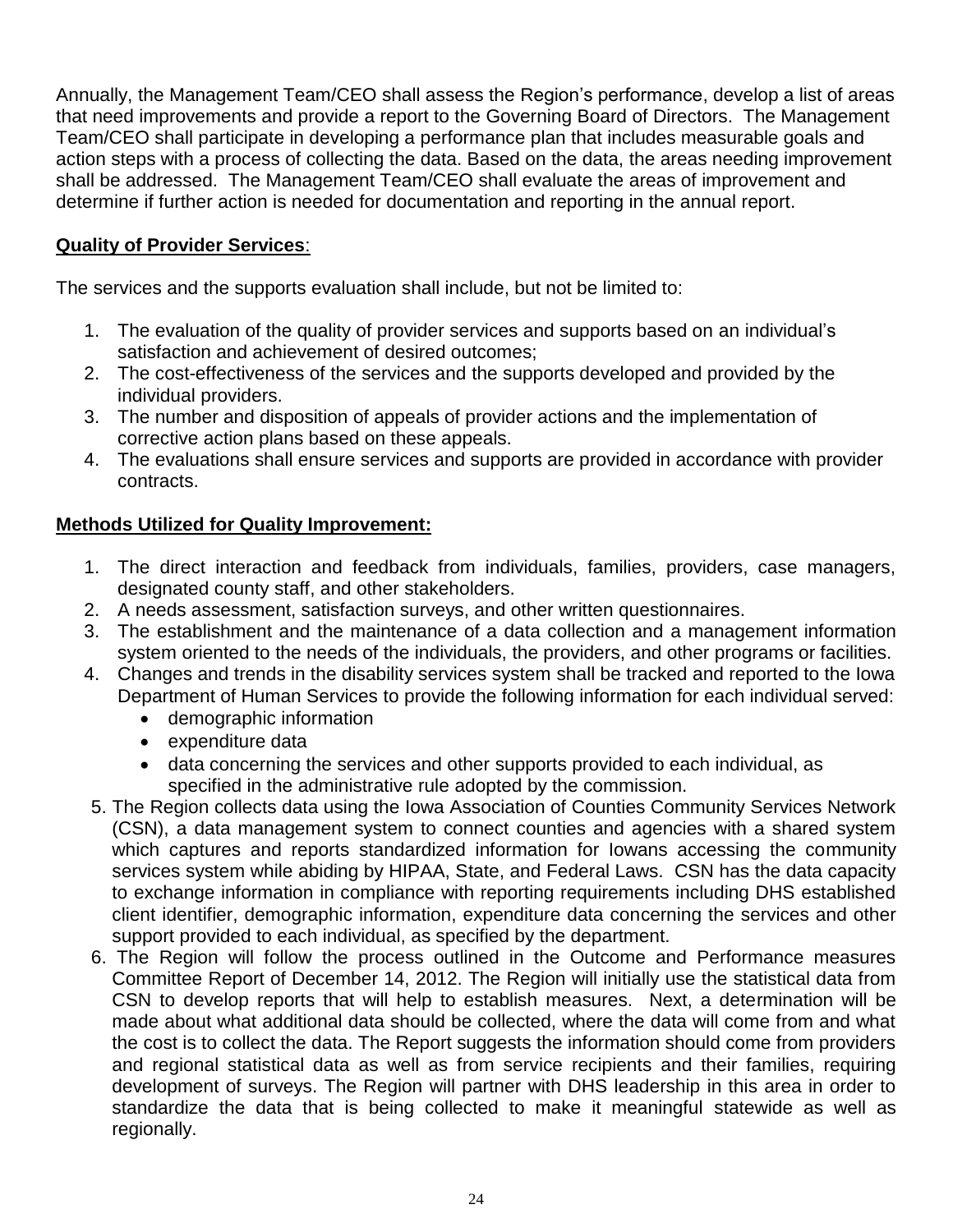## **J. Service Provider Payment Provisions:**

Each service provider shall, as described in Iowa Administrative Code 441-25.21(1)k, provide monthly billing invoices and other information requested of the provider for utilization review. The monthly billings shall include the following information:

- The name of each individual served;
- The number of units of service delivered to each individual served:
- When requested, attendance records;
- The unit rate and the total cost of the units provided to each individual. Co-payments or other charges billed to other sources are to be shown as deductions on the billing;
- The amount of the copayment or the deductible owed;
- The amount of the difference between the insurance and the contracted hospital rate; and
- The actual amount to be charged to the Region/county for each individual for the dates of service.

Designated county staff shall review the billings and the additional utilization information in comparison with the service funding authorizations. Non-emergency services delivered without a service funding authorization shall be deducted from the billing.

All eligible bills shall be paid within sixty (60) days of the receipt of the required documentation unless unforeseen circumstances exist.

Bills received more than sixty (60) days after the close of the fiscal year in which the services were provided shall not be considered for payment unless there is a statutory obligation. The fiscal year for the Region is July 1 to June 30. Services paid out of the regional pool will be reviewed by the CEO and the Fiscal Agent for payment approval.

It is the policy of the Region that if another county, region, or the State determines residency in error or approves services for individuals who do not have residency in their region, the Region will assume payment when written notification is received of the error. The Region's Coordinators of Disability Services shall authorize services for the individuals according to the policies and procedures set forth in this manual. If the Region determines residency in error and/or approves services for individuals who are not residents of the region, the Region will notify the other region or the State of the error. The Region will work with the other region or State to accept residency and to assume payment responsibility when written notification was received.

If parties cannot agree on residency determination, the Region shall follow the dispute resolution process outlines in Iowa Code 331.394(5).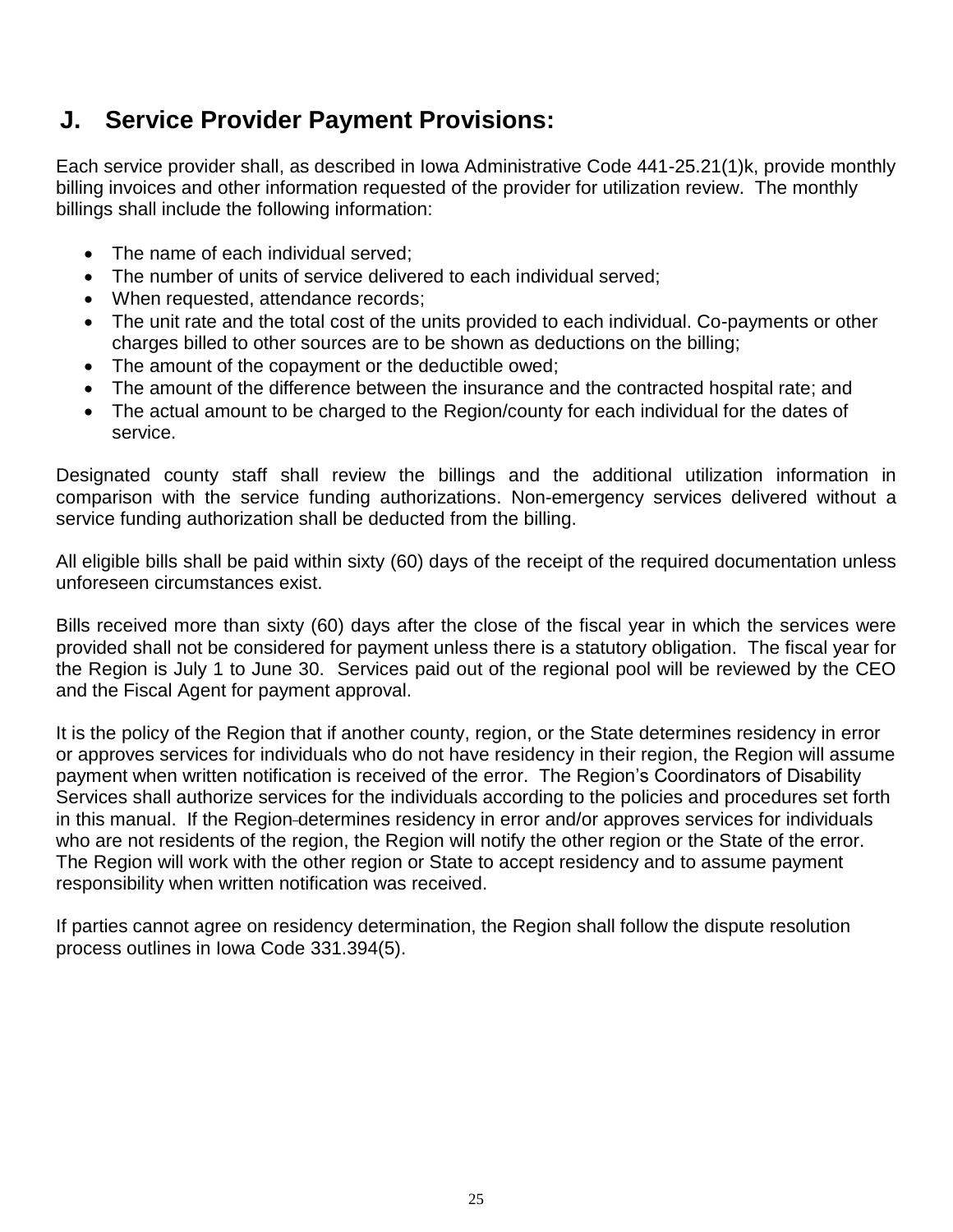# **K. Waiting List Criteria:**

The Region, in accordance with Iowa Administrative Code 441.25.21(1)r, may implement a waiting list if encumbered expenses for a given fiscal year exceed the Regional funds available. Core Services for targeted populations shall be considered "priority services". The Region will implement a waiting list for individuals receiving Additional Core Services, first for non-priority populations, defined as Developmental Disability and Brain Injury, and then, if needed, for priority populations of Mental Illness and Intellectual Disability.

If an individual's name is placed on a waiting list, the individual shall be informed through a Notice of Decision. The Notice will identify the approximate date the service may be available to the individual. If unable to estimate, the NOD shall state such and will update the individual at least every sixty (60) days as to the status of their service request.

The waiting list shall be centrally maintained by the CEO. The Region will notify the Department of Human Services when a waiting list is implemented.

Any waiting list that may exist shall be reviewed annually when planning for the future budgeting needs and the future development of services.

## **L. Amendments:**

The manual has been approved by the Governing Board of Directors and is subject to approval by the Director of the Iowa Department of Human Services under Iowa Administrative Code 441-25.21(1)3.

Amendments to this Policy and Procedures Manual (Plan) shall be reviewed by the Regional Advisory Committee who shall make recommendations to the Governing Board of Directors. After approval by the Governing Board of Directors, any amendments shall be submitted to the Department of Human Services for approval at least forty-five (45) days before the planned date of implementation. Amendments to the Plan will not be implemented until approved by the Director of the Iowa Department of Human Services in consultation with the state commission.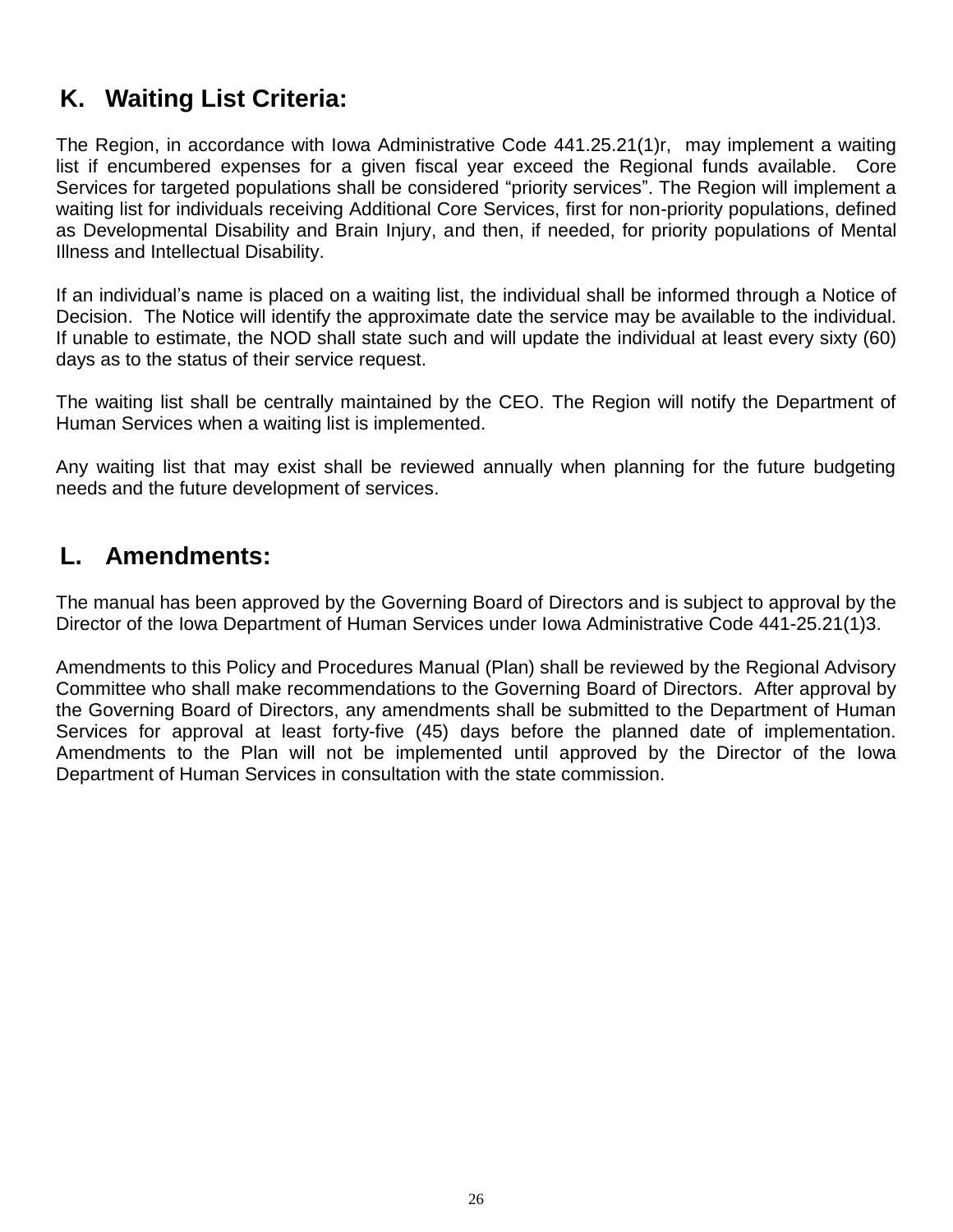# **M. Glossary:**

## **DEFINITIONS**

**Access Point** -- a provider, public, or private institution, advocacy organization, legal representative, or educational institution where staff are trained to complete applications and guide individuals to needed services.

**Applicant** -- an individual who applies to receive services and supports from the service system. **Assessment and Evaluation** -- a service as defined in Iowa Administrative Code 441-25.1.

**Assistive Technology Account** -- funds in contracts, savings, trust or other financial accounts, financial instruments, or other arrangements with a definite cash value set aside and designated for the purchase, lease, or acquisition of assistive technology, assistive technology services, or assistive technology devices. Assistive technology accounts must be held separately from other accounts. Funds must be used to purchase, lease, or otherwise acquire assistive technology services or devices for a working individual with a disability. Any withdrawal from an assistive technology account other than for the designated purpose becomes a countable resource.

**Chief Executive Officer (CEO)** -- the individual chosen and supervised by the Governing Board who serves as the single point of accountability for the Iowa Administrative Code 83.81

**Choice** -- the individual or legal representative may choose the services, supports, and goods needed to best meet the individual's goals and accepts the responsibility and consequences of those choices.

**Clear Lines of Accountability** -- the structure of the Governing Board's organization makes it evident that the ultimate responsibility for the administration of the non-Medicaid funded mental health and disability services lies with the Governing Board and that the Governing Board directly and solely supervises the organization's CEO.

**Community** -- an integrated setting of an individual's choice.

**Coordinator of Disability Services** – designated county staff, formerly known as Central Point of Coordination (CPCs) or Community Services Directors as defined in Iowa Code 331.390.3.b. **Countable Resources** – means all liquid and non-liquid assets owned in part or in whole by the individual household that could be converted to cash for support and maintenance and that the individual household is not legally restricted from using for support and maintenance.

**County of Residence** -- means the county in this state in which, at the time a person applies for or receives services, the person is living and has established an ongoing presence with the declared, good faith intention of living in the county for a permanent or indefinite period of time. The county of residence of a person who is a homeless person is the county where the homeless person usually sleeps. A person maintains residency in the county in which the person last resided while the person is present in another county receiving services in a hospital, a correctional facility, a halfway house for community-based corrections or substance-related treatment, a nursing facility, an intermediate care facility for persons with an intellectual disability, or a residential care facility, or for the purpose of attending a college or university.

**Empowerment** -- the service system ensures the rights, dignity, and ability of individual's and their families to exercise choice, take risk, provide input, and accept responsibility.

**Exempt Resource** -- a resource disregarded in the determination of eligibility for publicly funded assistance and in the calculation of client participation amounts

**Household** -- for an individual who is 18 years of age or over it is defined as; the individual, the individual's spouse, and any children, step-children, or wards under the age of 18 who reside with the individual. For an individual under the age of 18, the household is defined as the individual, the individual's parent(s), step-parents or guardians, and any children, step-children, or wards under the age of 18 of the individual's parents (or parent) step-parents, or guardians who reside with the individual.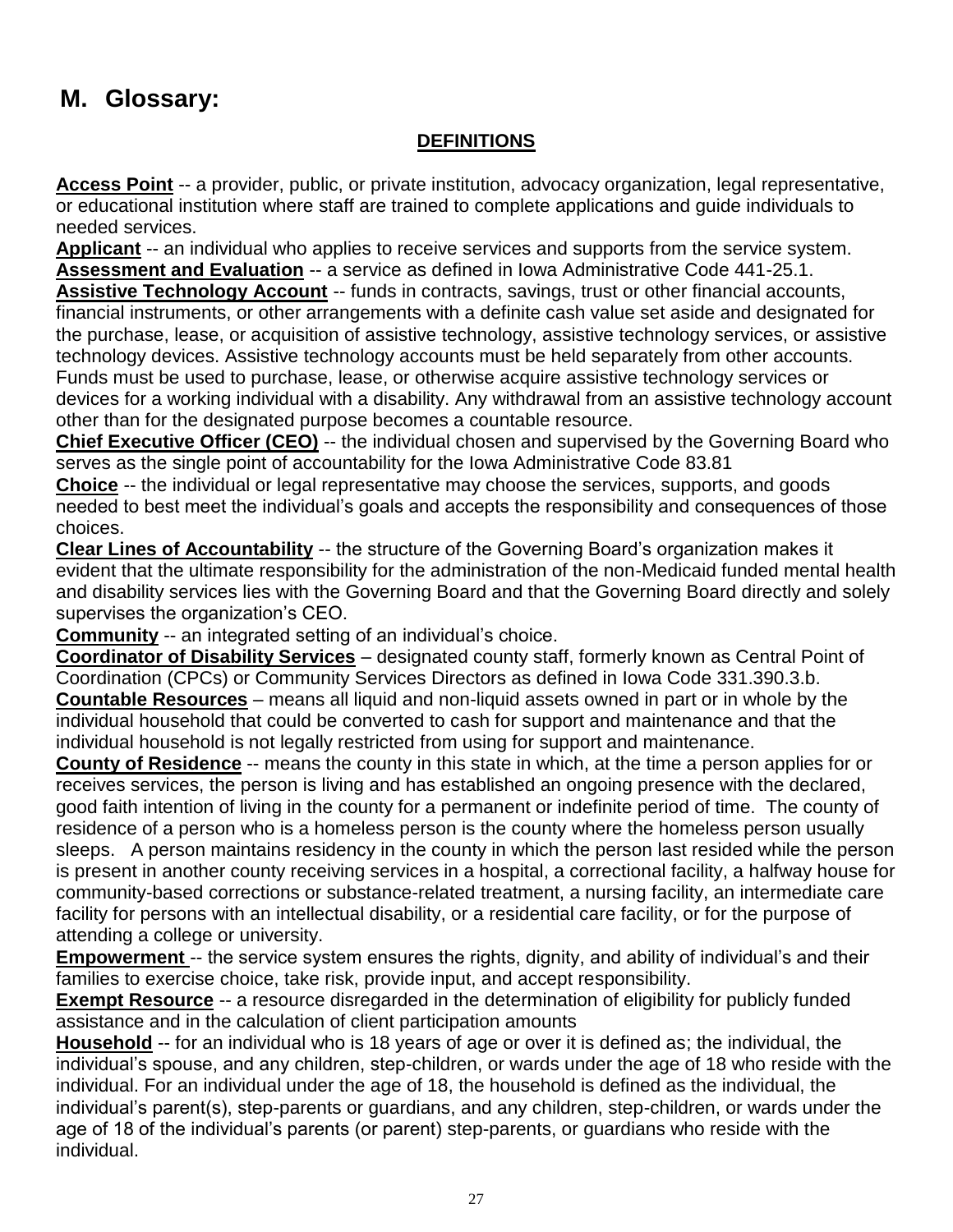**Income** -- all gross income received by the individual's household, including but not limited to wages, income from self-employment, retirement benefits, disability benefits, dividends, annuities, public assistance, unemployment compensation, alimony, child support, investment income, rental income, and income from trust funds.

**Individual** -- persons seeking or receiving services in a regional service system.

**Individualized Services** -- services and supports tailored to meet the personalized needs of the individual.

**Legal Representative** -- a person designated by Iowa law to act on the individual's behalf in specified affairs to the extent prescribed by law.

**Liquid Assets** -- assets that can be converted to cash in 20 days. These include but are not limited to cash on hand, checking accounts, savings accounts, stocks, bonds, cash value of life insurance, certificates of deposit, and other investments.

**Managed Care** -- a system that provides the coordinated delivery of services and supports that are necessary and appropriate, delivered in the least restrictive settings and in the least intrusive manner. Managed care seeks to balance three (3) factors: achieving high-quality outcomes for participants, coordinating access, and containing costs.

**Managed System** -- a system that integrates planning, administration, financing, and service delivery. The system consists of the financing or governing organization, the entity responsible for care management, and the network of service providers.

**Medical Savings Account** -- an account exempt from federal income taxation pursuant to Section 220 of the United States Internal Revenue Code (26 U.S.C. §220) as supported by documentation provided by the bank or other financial institution. Any withdrawal from a medical savings account other than for the designated purpose becomes a countable resource.

**Mental Health Professional** -- as defined in Iowa Code section 228.1.

**Non-Liquid Assets** -- assets that cannot be converted to cash in 20 days. Non-liquid assets include, but are not limited to, real estate, vehicles, motor vessels, livestock, tools, machinery, and personal property.

**Non-Traditional Provider**—referred to as using a "non-mainstream" approach to providing services in place of a "conventional" approach to providing services.

**Population** -- as defined in Iowa Code 331.388.

**Provider** -- an individual, firm, corporation, association, or institution which provides or has been approved to provide medical assistance, is accredited under Chapter 24, holds a professional license to provide the services, is accredited by an national insurance panel, or holds other national accreditation or certification.

**Regional Services Fund** -- the mental health and disability regional services fund created in Iowa Code section 225C.7A.

**Regional Service System Management Plan** -- the regional service system plan developed pursuant to Iowa Code 331.393 for the funding and administration of non-Medicaid funded mental health and disability services including an annual service and budget plan, a policy and procedure manual, and an annual report and how the region will coordinate with the Department in the provision of mental health and disability services funded under the medical assistance program.

**Resources** -- all liquid and non-liquid assets owned in part or in whole by the individual household that could be converted to cash for support and maintenance and that the individual household is not legally restricted from using.

**Retirement Account** -- any retirement or pension fund or account listed in Iowa Code section  $627.6(8)$ "f".

**Retirement Account (in the accumulation stage)** -- a retirement account into which a contribution was made in the previous tax year. Any withdrawal from a retirement account becomes a countable resource.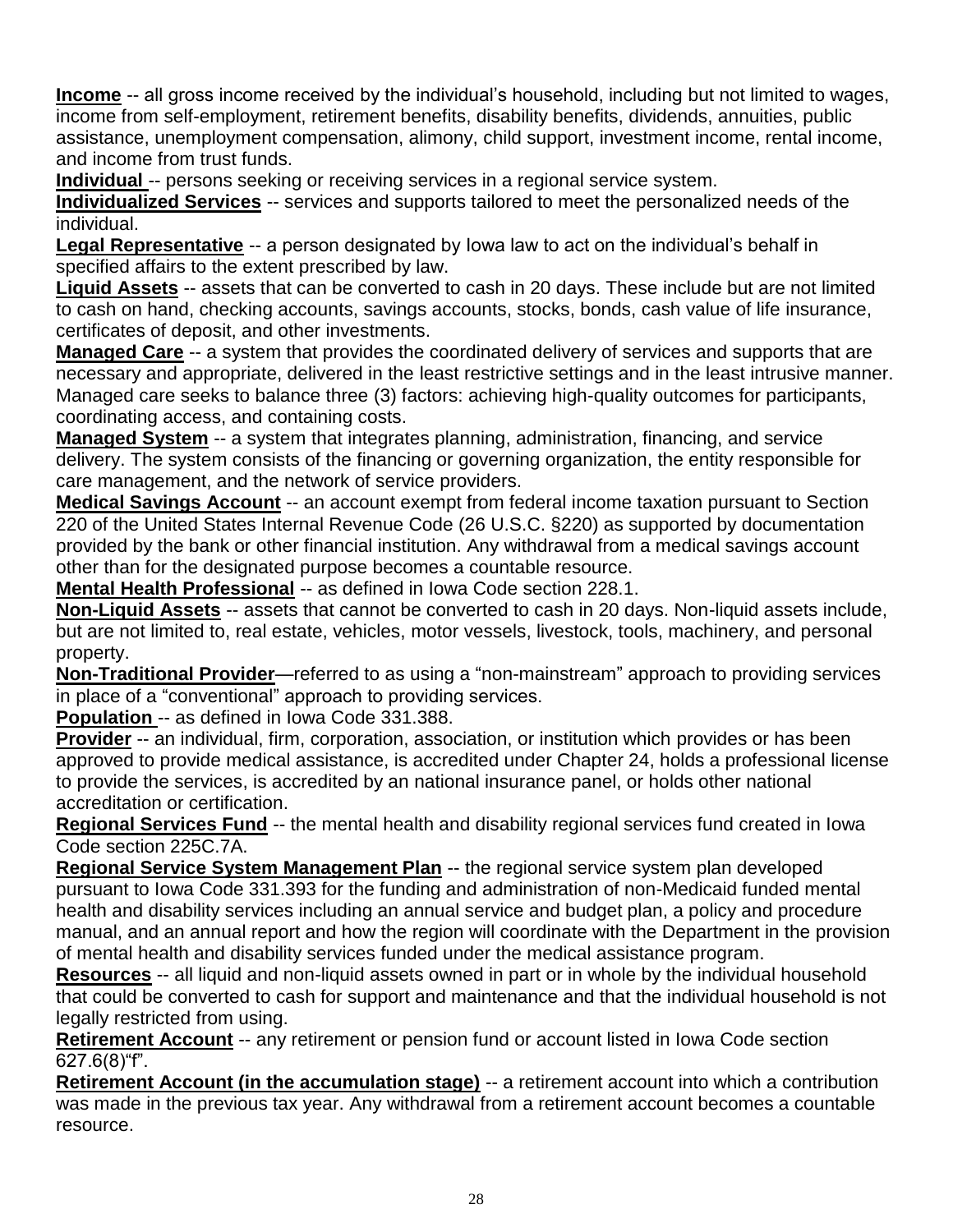**Service System--** refers to the mental health and disability services and supports administered and paid from the regional services fund.

**State Case Status** -- the standing of an individual who has no county of residence.

**State Commission** -- MHDS Commission as defined in Iowa Code 225C.5.

**System of Care** -- the coordination of a system of services and supports to individuals and their families that ensures they optimally live, work, and recreate in integrated communities of their choice.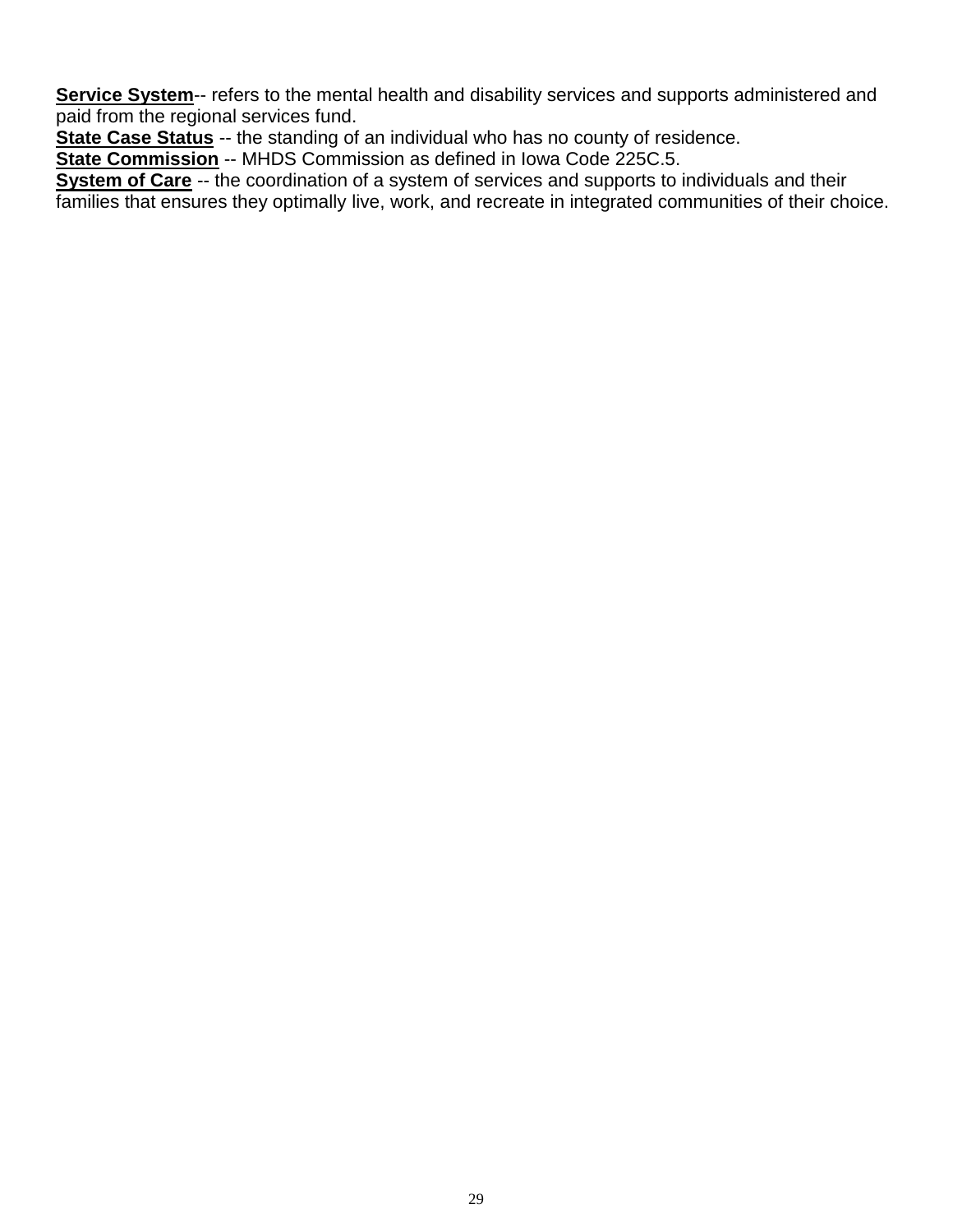# **N. Attachments:**

## **1. Service Providers within the Region: Chart "A".**

| <b>Provider Name</b>                                | <b>Address</b>                  | <b>City</b>  | <b>State</b> | Zip code | <b>Services Provided</b>                                                                                                                       |
|-----------------------------------------------------|---------------------------------|--------------|--------------|----------|------------------------------------------------------------------------------------------------------------------------------------------------|
| A Plus Home Health Care                             | 890 43rd Ave.                   | Moline       | IL           | 61265    | Home Health Aide                                                                                                                               |
| Abbe Center for CMH                                 | 520 11th St. NW                 | Cedar Rapids | IA           | 52405    | <b>Outpatient Therapy</b><br><b>Medication Management</b>                                                                                      |
| ARC of Southeast Iowa                               | 2620 Muscatine Ave.             | Iowa City    | IA           | 52240    | Residential<br>Supported Employment                                                                                                            |
| <b>Bear Creek Therapy</b>                           | 229 S. Main St., Suite 1        | Maquoketa    | IA           | 52060    | <b>Outpatient Therapy</b>                                                                                                                      |
| <b>Bridgeview CMHC</b>                              | 638 S. Bluff Blvd.              | Clinton      | IA           | 52732    | <b>Outpatient Therapy</b><br><b>Medication Management</b><br><b>Community Support</b><br>Integrated Health Home<br><b>Crisis Stabilization</b> |
| Candlelight Services LLC                            | 3901 Marquette St.              | Davenport    | IA           | 52806    | Transportation                                                                                                                                 |
| <b>Cedar County Case</b><br>Management              | 400 Cedar St.                   | Tipton       | IA           | 52772    | <b>Targeted Case</b><br>Management                                                                                                             |
| <b>Cedar County Community</b><br><b>Services</b>    | 400 Cedar St.                   | Tipton       | IA           | 52772    | <b>Service Coordination</b><br>Outreach                                                                                                        |
| Crossroads/Cedar<br><b>Employment Opportunities</b> | 401 W. 9th St.                  | Tipton       | IA           | 52772    | Vocational                                                                                                                                     |
| Clinton County Case<br>Management                   | PO Box 2957                     | Clinton      | IA           | 52732    | <b>Targeted Case</b><br>Management                                                                                                             |
| <b>Clinton County Community</b><br>Supports         | PO Box 2957                     | Clinton      | IA           | 52732    | Service Coordination<br>Guardianship<br>Outreach                                                                                               |
| <b>Clinton MTA</b>                                  | 1320 S. 2nd St.                 | Clinton      | IA           | 52732    | Transportation                                                                                                                                 |
| <b>CMHC of Mid-Eastern Iowa</b>                     | 505 E. College St.              | Iowa City    | IA           | 52240    | <b>Outpatient Therapy</b><br><b>Medication Management</b><br>Integrated Health Home                                                            |
| <b>Community Health Care</b>                        | 500 W. River Dr.                | Davenport    | IA           | 52801    | <b>Health Home</b><br>Medication                                                                                                               |
| Compassion Counseling Inc.                          | 2435 Kimberly Rd.,<br>Suite 145 | Bettendorf   | IA           | 52722    | <b>Outpatient Therapy</b><br><b>Medication Management</b>                                                                                      |
| Compassion Counseling Inc.                          | 3500 Oakview Dr. Ste.<br>C      | Muscatine    | IA           | 52761    | <b>Outpatient Therapy</b><br><b>Medication Management</b>                                                                                      |
| <b>Consumer Designed</b><br>Services                | 124 E. 2nd St.                  | Muscatine    | IA           | 52761    | Residential                                                                                                                                    |
| <b>Cornerstone Wellness</b>                         | 1523 S. Bluff Blvd.             | Clinton      | IA           | 52732    | <b>Outpatient Therapy</b><br><b>Medication Management</b>                                                                                      |
| <b>Counseling for Healing</b><br>Center             | 22834 Hwy. 64                   | Maquoketa    | IA           | 52060    | <b>Outpatient Therapy</b>                                                                                                                      |
| Crossroads Inc.                                     | 1424 Houser St.                 | Muscatine    | IA           | 52761    | Vocational<br>Residential                                                                                                                      |
| DAC, Inc.                                           | 1710 E. Maple St.               | Maquoketa    | IA           | 52060    | Vocational<br>Residential<br>Representative Payee                                                                                              |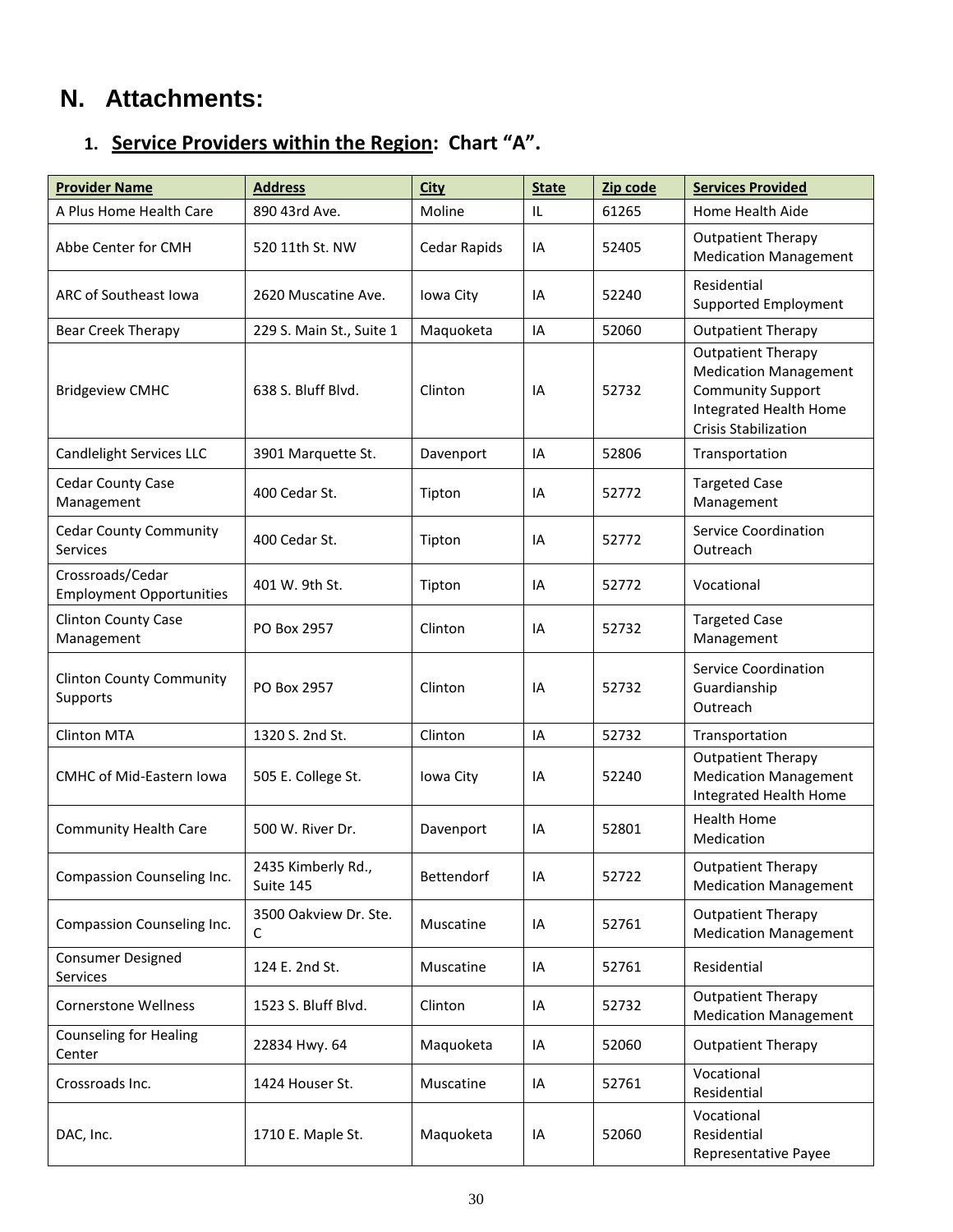| Delaware/Dubuque/Jackson<br><b>Regional Transit Authority</b> | 7600 Commerce St.               | Dubuque    | IA | 52002 | Transportation                                                                                                     |
|---------------------------------------------------------------|---------------------------------|------------|----|-------|--------------------------------------------------------------------------------------------------------------------|
| <b>DHS Targeted Case</b><br>Management                        | 3817 W. Locust St.              | Davenport  | IA | 52804 | Case Management                                                                                                    |
| Family Counseling and<br>Psychology Center                    | 2485 Tech Drive                 | Bettendorf | IA | 52722 | <b>Outpatient Therapy</b>                                                                                          |
| Family Foundations of Iowa                                    | 2435 Kimberly Road<br>Suite 155 | Bettendorf | IA | 52722 | <b>Outpatient Therapy</b>                                                                                          |
| <b>Family Resources</b>                                       | 2800 Eastern Ave.               | Davenport  | IA | 52803 | <b>Outpatient Therapy</b><br>Integrated Health Home                                                                |
| <b>Family Resources</b>                                       | 119 Sycamore St.                | Muscatine  | IA | 52761 | <b>Outpatient Therapy</b><br><b>Medication Management</b><br>Integrated Health Home                                |
| First Med Pharmacy                                            | 1227 E. Rusholme St.            | Davenport  | IA | 52803 | Medications                                                                                                        |
| <b>Genesis Medical Center</b>                                 | 1401 W. Central Park<br>Ave.    | Davenport  | ΙA | 52804 | <b>Emergency Room</b><br>Inpatient<br><b>Crisis Stabilization</b><br>Referral                                      |
| Genesis Psychology<br>Associates                              | 4455 E. 56 <sup>th</sup> St.    | Davenport  | ΙA | 52807 | <b>Outpatient Therapy</b><br><b>Medication Management</b>                                                          |
| Globetrotters<br>Transportation/Virgie White                  | 1430 W. 8th St.                 | Davenport  | IA | 52802 | Transportation                                                                                                     |
| Goodwill of Northeast Iowa                                    | 2121 Holiday Dr.                | Dubuque    | IA | 52002 | Vocational                                                                                                         |
| Goodwill of the Heartland                                     | 1410 S. 1st Ave.                | Iowa City  | IA | 52240 | Vocational                                                                                                         |
| Handicapped Development<br>Center                             | 3402 Hickory Grove Rd.          | Davenport  | IA | 52806 | Residential<br>Vocational<br>Respite                                                                               |
| <b>Hillcrest Mental Health</b><br>Center                      | 117 S. Olive St.                | Maquoketa  | IA | 52060 | <b>Outpatient Therapy</b><br><b>Medication Management</b><br>Integrated Home Health<br><b>Crisis Stabilization</b> |
| HyVee Drugstore                                               | 510 E. 6 <sup>th</sup> St.      | Muscatine  | IA | 52761 | Medication                                                                                                         |
| HyVee Grocery                                                 | 2600 2 <sup>nd</sup> Ave.       | Muscatine  | IA | 52761 | Medication                                                                                                         |
| Jackson County Case<br>Management                             | 201 W. Platt St.                | Maquoketa  | ΙA | 52060 | <b>Targeted Case</b><br>Management                                                                                 |
| Jackson County Mental<br>Health Dept.                         | 201 W. Platt St.                | Maquoketa  | IA | 52060 | <b>Service Coordination</b><br>Outreach                                                                            |
| Jackson County Regional<br><b>Health Center</b>               | 700 W. Grove St.                | Maquoketa  | IA | 52060 | <b>Emergency Room</b><br><b>Crisis Stabilization</b><br>Referral                                                   |
| Liberty Counseling                                            | 1912 Middle Rd., Suite<br>300B  | Bettendorf | IA | 52722 | <b>Outpatient Therapy</b>                                                                                          |
| Lutheran Services in Iowa                                     | 315 Iowa Ave. Ste. C            | Muscatine  | IA | 52761 | Residential<br><b>Outpatient Therapy</b><br><b>Community Support</b>                                               |
| Lutheran Services in Iowa                                     | 315 5 <sup>th</sup> Ave. South  | Clinton    | IA | 52732 | <b>Crisis Stabilization</b>                                                                                        |
| Mercy Medical Center-<br>Clinton                              | 1410 N. 4 <sup>th</sup> St.     | Clinton    | IA | 52732 | Inpatient<br><b>Crisis Stabilization</b><br><b>Emergency Room</b><br>Referral                                      |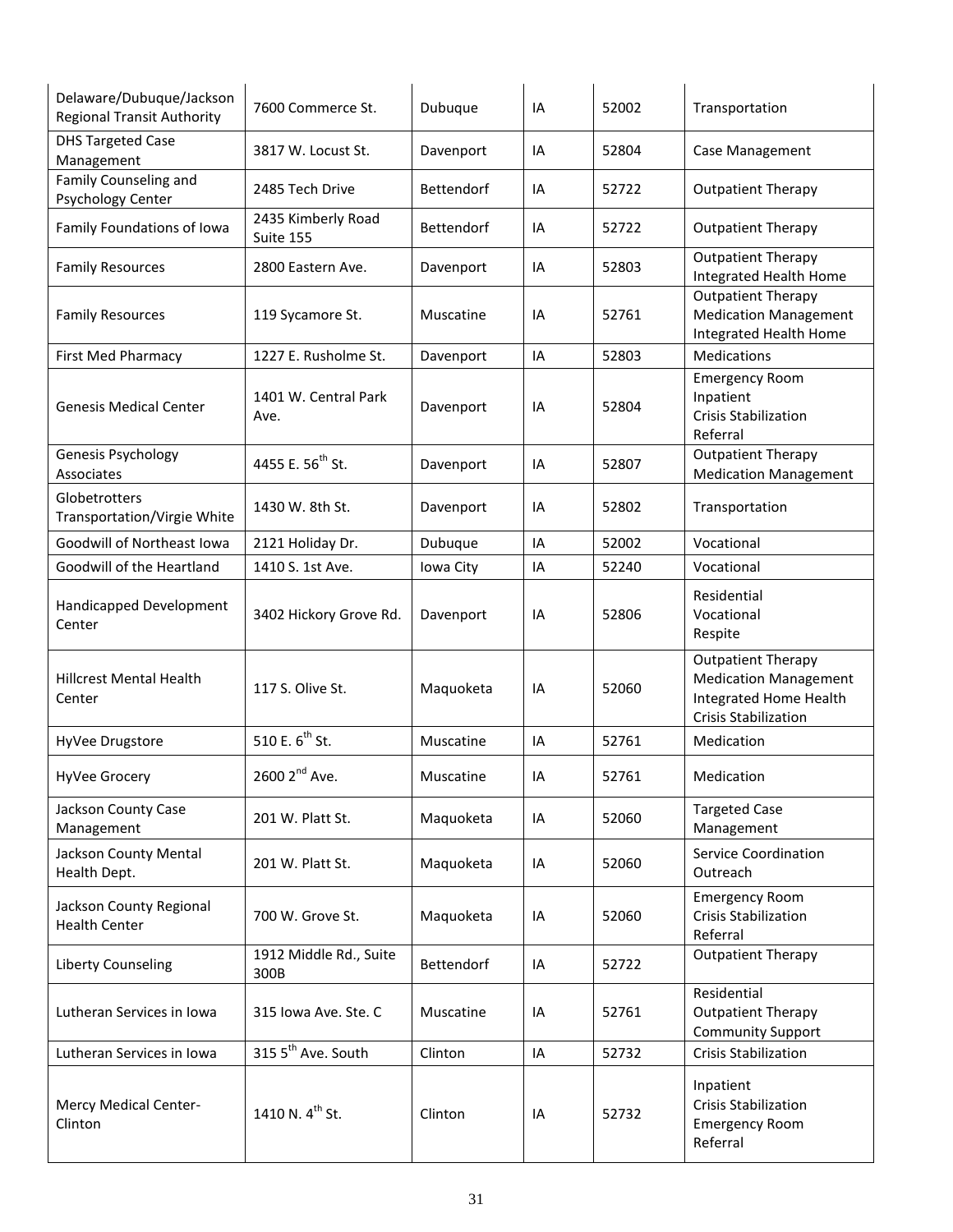| <b>Midwest Building Services</b><br>Inc.                 | 2720 Ripley St.                      | Davenport   | IA | 52803 | Home and Vehicle<br>Modification                                                                                                             |
|----------------------------------------------------------|--------------------------------------|-------------|----|-------|----------------------------------------------------------------------------------------------------------------------------------------------|
| <b>Muscatine Community</b><br>Services                   | 315 Iowa Ave.                        | Muscatine   | IA | 52761 | <b>Service Coordination</b><br>Case Management<br>Guardian/Conservator<br>Outreach<br>Representative Payee                                   |
| <b>Muscatine City Transit</b>                            | 1459 Washington St.                  | Muscatine   | IA | 52761 | Transportation                                                                                                                               |
| New Dawn Counseling                                      | 2821 Highway 22                      | Muscatine   | IA | 52761 | <b>Outpatient Therapy</b>                                                                                                                    |
| New Choices Inc.                                         | 2501 18 <sup>th</sup> St., Suite 201 | Bettendorf  | IA | 52722 | Residential<br>Home Health                                                                                                                   |
| New Choices Inc.                                         | 2213 Grand Ave.                      | Muscatine   | IA | 52761 | Residential<br>Home Health                                                                                                                   |
| New Choices Inc.                                         | 2320 N. 2 <sup>nd</sup> St.          | Clinton     | IA | 52732 | Residential<br>Home Health                                                                                                                   |
| <b>Optimae Life Services</b>                             | 3500 Harmony Ct.                     | Muscatine   | IA | 52761 | <b>Outpatient Therapy</b><br>Representative Payee<br>Residential<br>Home Health                                                              |
| Pathways Living Center Inc.                              | P.O. Box 1896                        | Clinton     | IA | 52732 | <b>Outpatient Therapy</b><br>Residential                                                                                                     |
| <b>REM</b>                                               | 616 1 <sup>st</sup> Ave. N.          | Mt. Vernon  | IA | 52314 | Residential                                                                                                                                  |
| <b>River Bend Transit</b>                                | 7440 Vine Street Court               | Davenport   | IA | 52806 | Transportation                                                                                                                               |
| <b>Scott County Community</b><br>Services                | 600 W. 4 <sup>th</sup> St.           | Davenport   | IA | 52801 | <b>Service Coordination</b><br>Outreach<br>Guardian/Conservator<br>Representative Payee                                                      |
| Skyline Center                                           | 2600 N. 4th St.                      | Clinton     | IA | 52732 | Residential<br>Vocational<br>Home Health                                                                                                     |
| <b>Systems Unlimited</b>                                 | 114 W. $5^{th}$ St.                  | Tipton      | IA | 52772 | Residential<br>Vocational                                                                                                                    |
| Unity Point Clinic                                       | 1518 Mulberry Ave.                   | Muscatine   | IA | 52761 | <b>Emergency Room</b><br><b>Crisis Stabilization</b><br>Referral<br><b>Outpatient Therapy</b><br><b>Medication Management</b><br>Home Health |
| Unity Point Trinity Hospital                             | 4600 3rd St.                         | Rock Island | Ш  | 61265 | <b>Emergency Room</b><br><b>Crisis Stabilization</b><br>Referral<br>Inpatient                                                                |
| Trinity/Unity Point Robert<br>Young Mental Health Center | 4600 3rd St.                         | Rock Island | H  | 61265 | <b>Outpatient Therapy</b><br><b>Medication Management</b><br>Integrated Health Home<br><b>Crisis Stabilization</b>                           |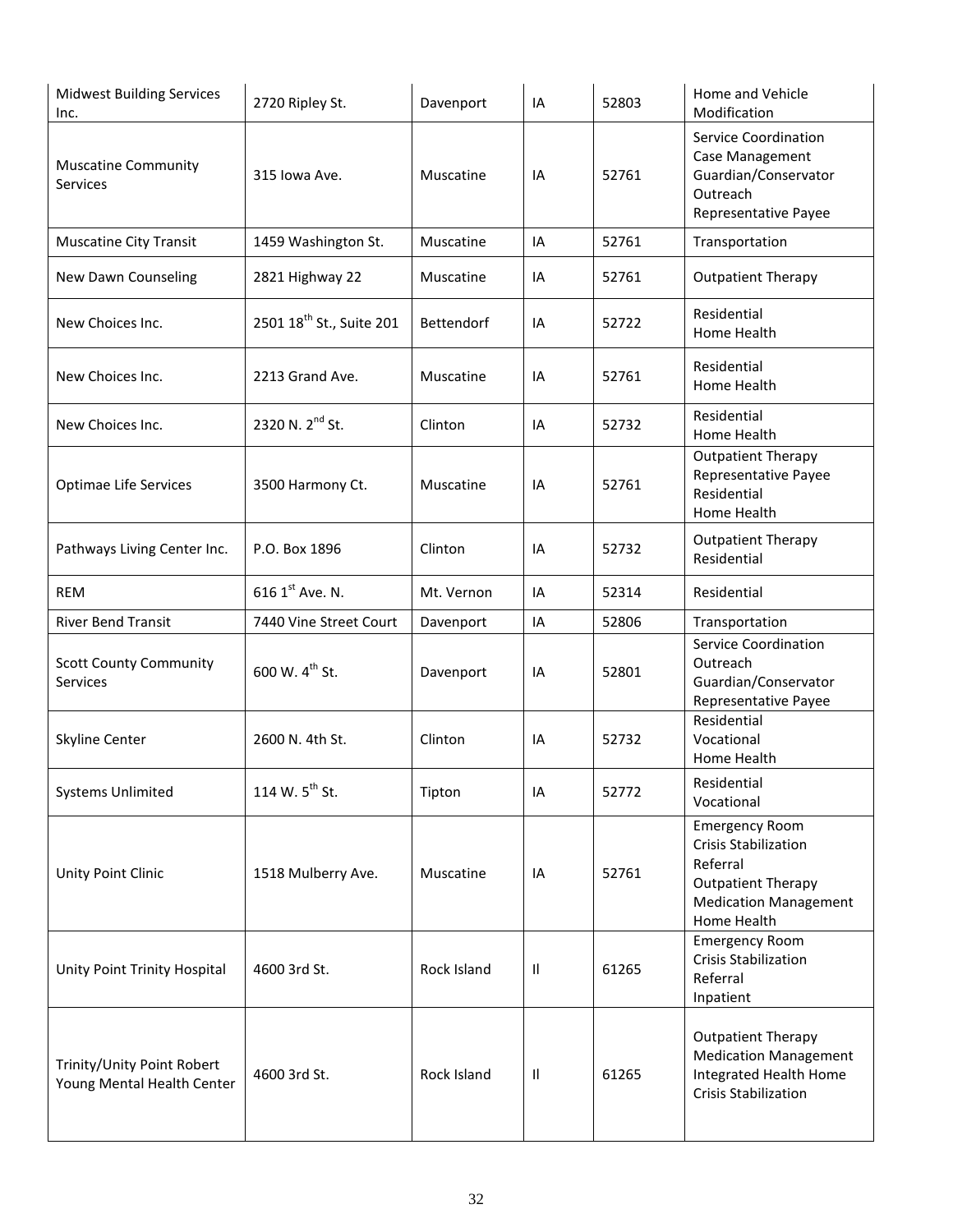| Vera French Community<br><b>Mental Health Center</b> | 1441 W. Central Park<br>Ave. | Davenport | IA | 52804 | <b>Outpatient Therapy</b><br><b>Medication Management</b><br>Outreach<br>Residential<br><b>Community Support</b><br>Program Integrated Health<br>Home<br><b>Crisis Stabilization</b> |
|------------------------------------------------------|------------------------------|-----------|----|-------|--------------------------------------------------------------------------------------------------------------------------------------------------------------------------------------|
| Wagner Pharmacy                                      | 220 5th Ave. S.              | Clinton   | IA | 52732 | Medication                                                                                                                                                                           |
| <b>Wester Drug</b>                                   | 315 E. $2^{nd}$ St.          | Muscatine | IA | 52761 | Medication                                                                                                                                                                           |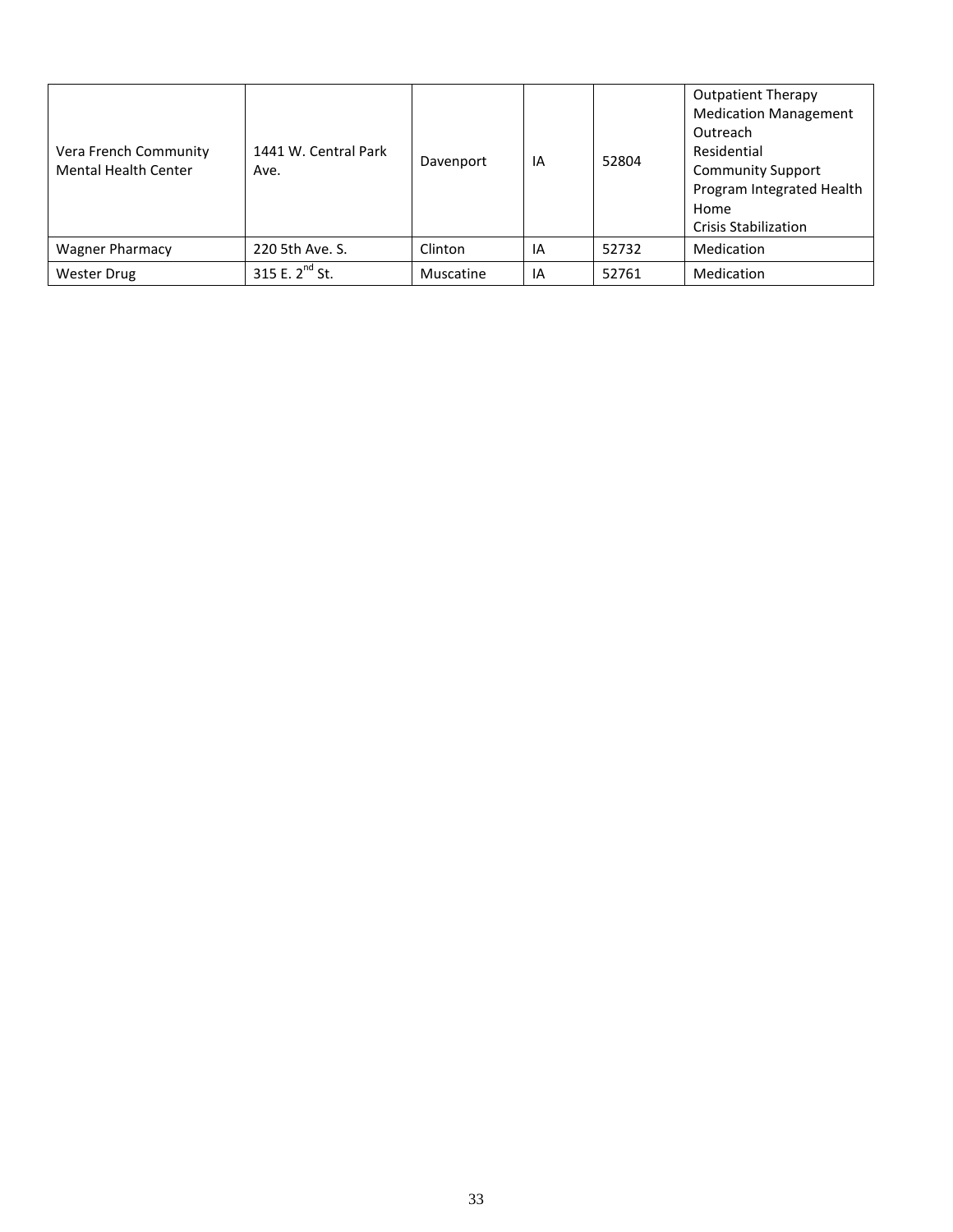## **County Services Agreement: Attachment #1.**

### **Eastern Iowa Mental Health/Disability Services Region County Services Agreement For Fiscal Year 2015**

The Eastern Iowa Mental Health/Disability Services Governing Board is the Regional Administrative Entity, as defined in Iowa Code Section 331.388(4) and is the authorizing governing board for county services. The counties that make up the Eastern Iowa MH/DS Region perform the day to day service administration on behalf of the regional government. This agreement delegates the responsibility and funding for those services provided at the county level for Fiscal Year 2015 as outlined in the regional budget, annual service plan, and management plan adopted by the regional board to the counties. This Service Agreement entered into effective July 1, 2014 to June 30, 2015 by and between The Eastern Iowa Mental Health/Disability Services Governing Board and **Example 2014** County. Funding for these services may be a combination of property taxes, equalization funds and state payment program funds from the State of Iowa.

County agrees to perform all administrative functions related to the oversight of the services and provide staff to review all applications for financial, clinical/service needs and residency eligibility. The county will be responsible to complete all documentation and data collection required for state reporting of all expenditures.

At the end of the fiscal year, an audit will be performed at the county level to determine funds spent in the fiscal year and the remaining fund balance. Excess fund balance as determined by the Eastern Iowa MH/DS Regional Governing Board will be sent to the region 30 days after the county audit is received.

Each party shall hold harmless from and indemnify the other party against all claims, suits, actions, costs, attorney fees, expenses, damages, judgments, or decrees, incurred by reason of any person or persons or property being damaged or injured by any employee or official of the party, whether by negligence or otherwise. This paragraph does not constitute a waiver of any defense, privilege, or immunity that either party would have against any claim, suit, or other action.

County and the Governing Board acknowledges and agrees to comply with all applicable state and federal laws and regulations protecting the confidentiality of individual records, including Health Insurance Portability and Accountability Act of 1996 (HIPAA), corresponding Standards for Privacy of Individually Identifiable Health Information regulations and Security Standards for Protection of Electronic Protected Health Information.

County shall comply with all applicable Federal and State laws prohibiting discrimination against persons on account of race, sex, color, age, religion, national origin, disability, ability to pay or any other protected class.

IN WITNESS WHEREOF, The Eastern Iowa Mental Health/Disability Services Governing Board and \_\_\_\_\_\_\_\_\_\_\_\_\_ County, have executed this Agreement as of the date first above written.

| The Eastern Iowa Mental Health/Disability<br><b>Services Governing Board</b> | County                                          |  |
|------------------------------------------------------------------------------|-------------------------------------------------|--|
| By:<br>Governing Board Chair                                                 | Bv:<br>Chairman, County Board<br>Of Supervisors |  |
| Date:                                                                        | Date:                                           |  |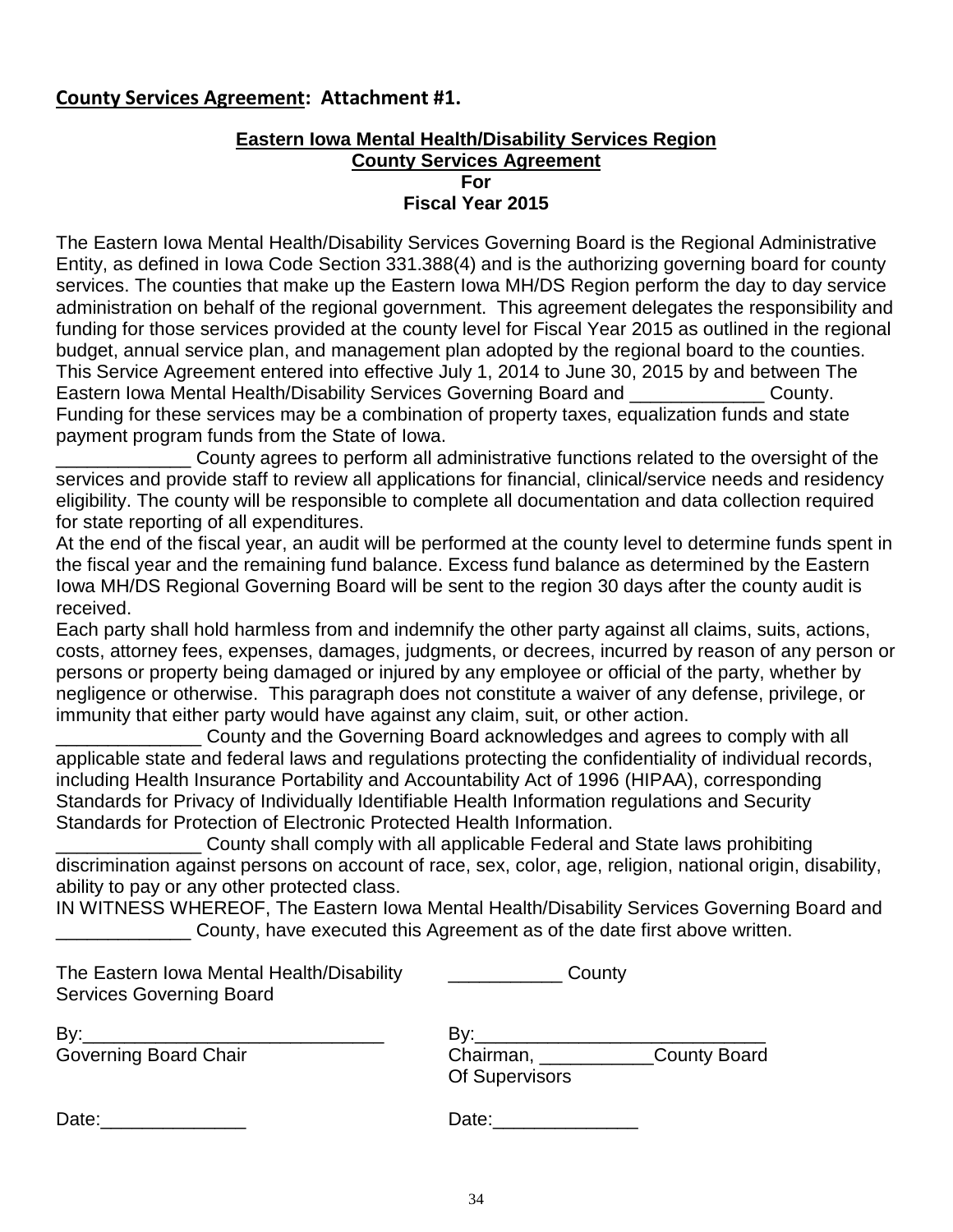## **Flow Chart-Fee for Service Billing Process: Attachment #2.**

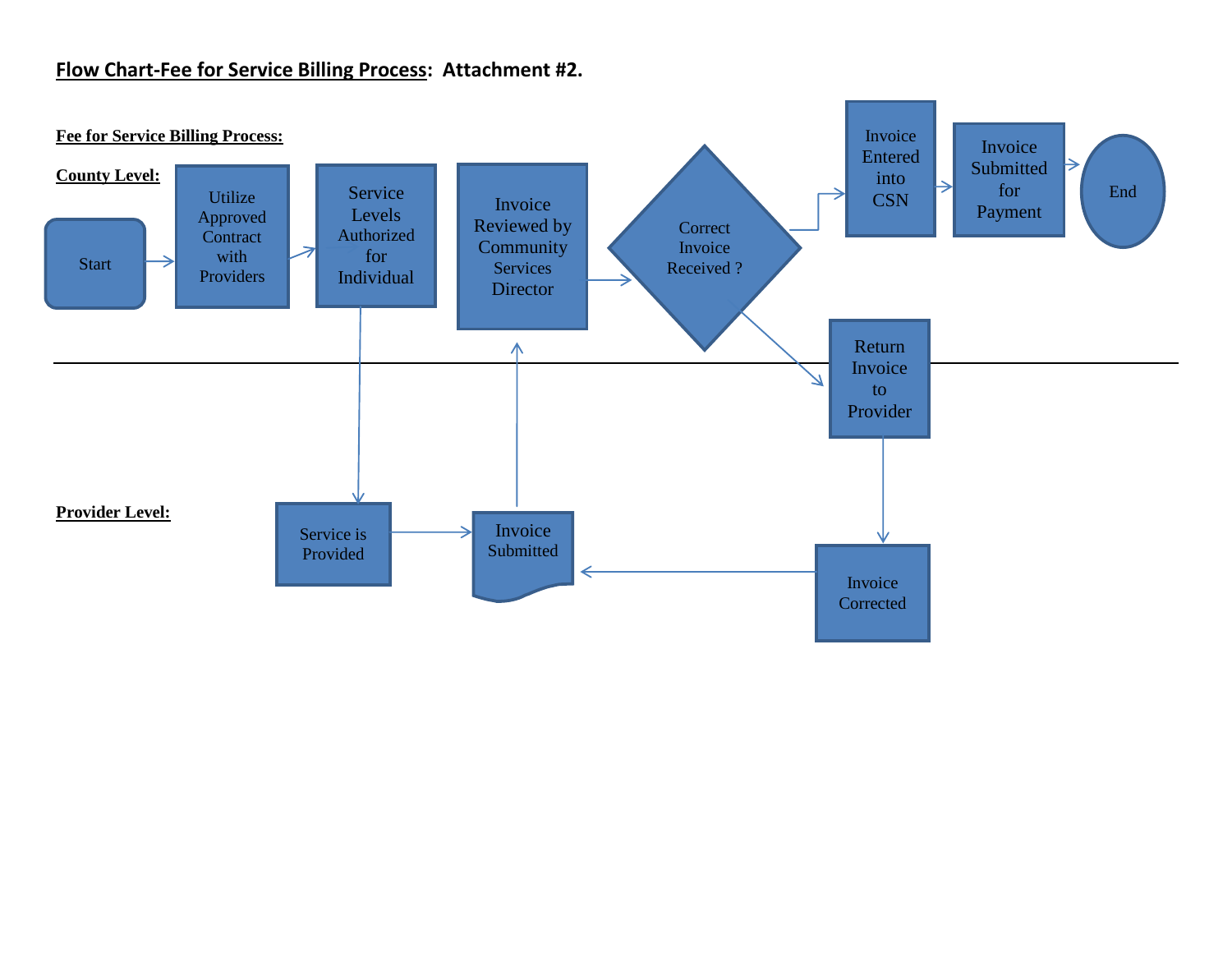## **Flow Chart-Regional Services Billing Process: Attachment #3**.

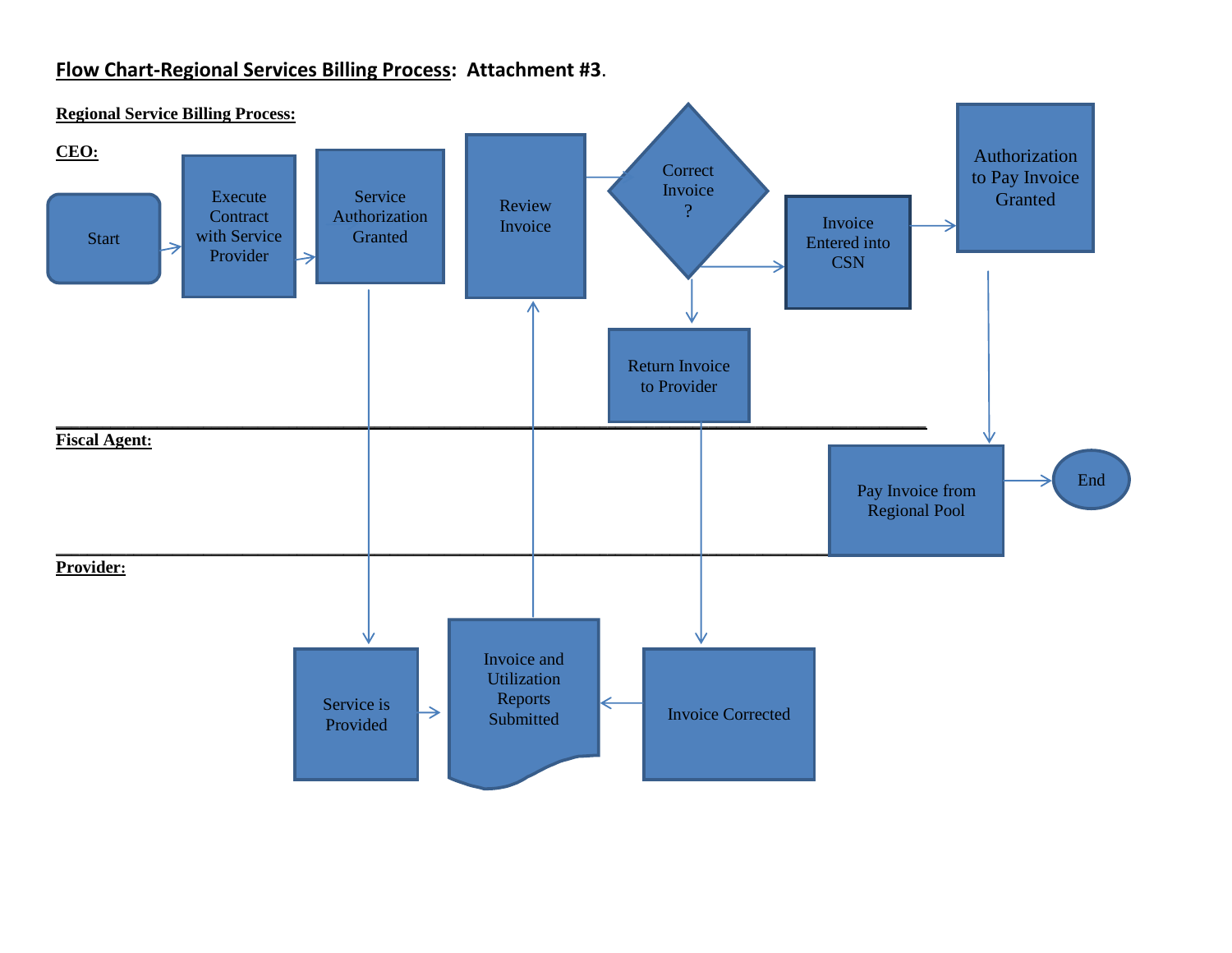## **Flow Chart-Administrative Costs Billing Process: Attachment #4**.

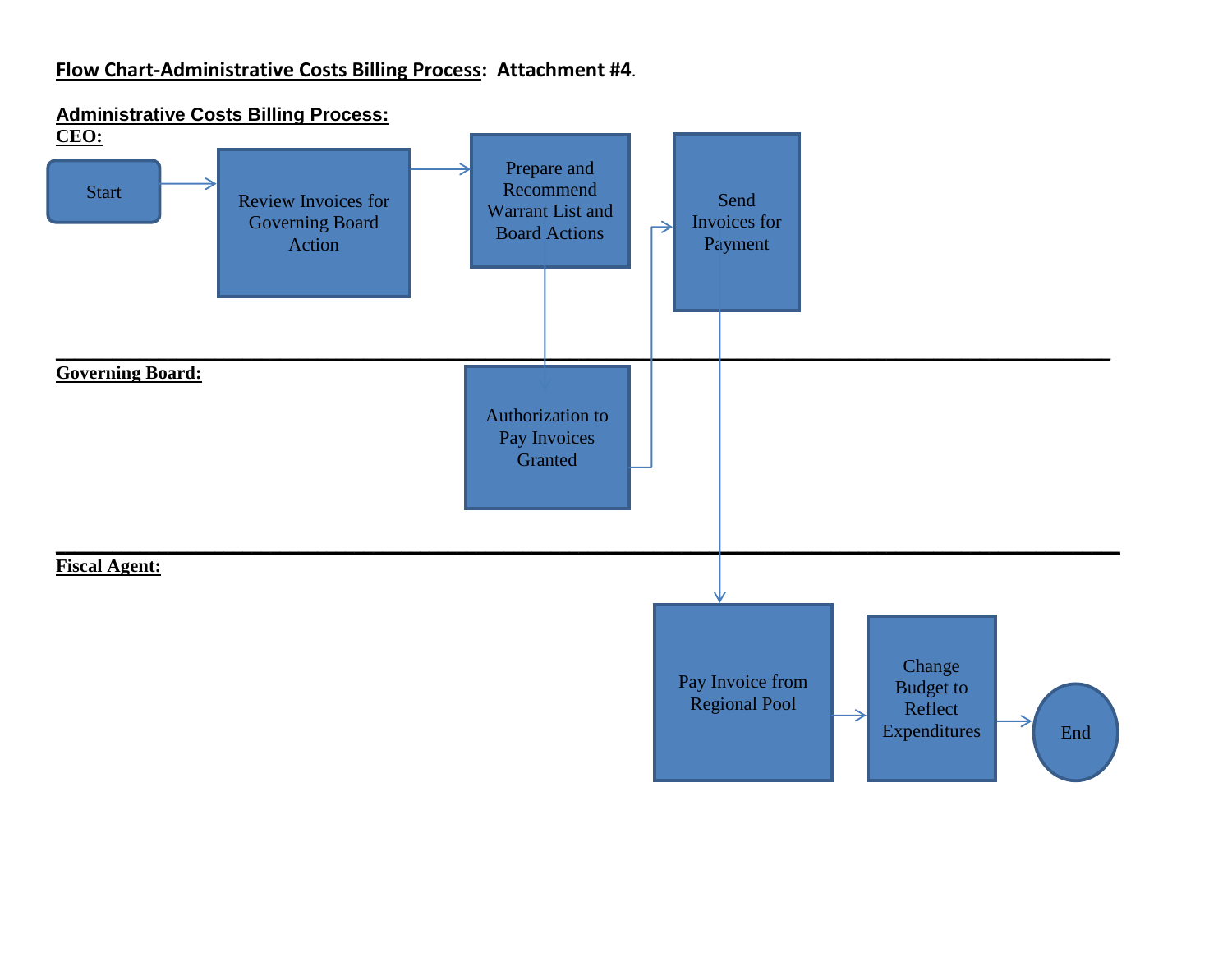#### **MONTHLY FEDERAL POVERTY LEVEL GROSS INCOME GUIDELINES**

#### MONTHLY Income Thresholds by Sliding Fee Discount Pay Class and Percent of Poverty

| <b>Poverty</b><br>Level*             | 100%    | 150%                      |         | 175%    | 200%      |         | 225%      |         |           | 250%    |           |          |            |  |  | >300%<br>300% |  |  |  |
|--------------------------------------|---------|---------------------------|---------|---------|-----------|---------|-----------|---------|-----------|---------|-----------|----------|------------|--|--|---------------|--|--|--|
| Family<br><b>Size</b>                |         | $\leq$ Below<br>15% Copay |         |         | 30% Copay |         | 45% Copay |         | 60% Copay |         | 75% Copay |          | ineligible |  |  |               |  |  |  |
|                                      | \$973   | \$1,459                   | \$1,460 | \$1,702 | \$1,703   | \$1,945 | \$1,946   | \$2,188 | \$2,189   | \$2,431 | \$2,432   | \$2,918  | \$2,919    |  |  |               |  |  |  |
| $\overline{2}$                       | 1310.83 | \$1,966                   | \$1,967 | \$2,294 | \$2,295   | \$2,622 | \$2,623   | \$2,949 | \$2,950   | \$3,277 | \$3,278   | \$3,933  | \$3,934    |  |  |               |  |  |  |
|                                      | \$1,649 | \$2,474                   | \$2,475 | \$2,886 | \$2,887   | \$3,298 | \$3,299   | \$3,711 | \$3,712   | \$4,123 | \$4,124   | \$4,948  | \$4,949    |  |  |               |  |  |  |
|                                      | 1987.5  | \$2,981                   | \$2,982 | \$3,478 | \$3,479   | \$3,975 | \$3,976   | \$4,472 | \$4,473   | \$4,969 | \$4,970   | \$5,963  | \$5,964    |  |  |               |  |  |  |
|                                      | \$2,326 | \$3,489                   | \$3,490 | \$4,070 | \$4,071   | \$4,652 | \$4,653   | \$5,233 | \$5,234   | \$5,815 | \$5,816   | \$6,978  | \$6,979    |  |  |               |  |  |  |
|                                      | 2664.17 | \$3,996                   | \$3,997 | \$4,662 | \$4,663   | \$5,328 | \$5,329   | \$5,994 | \$5,995   | \$6,660 | \$6,661   | \$7,993  | \$7,994    |  |  |               |  |  |  |
|                                      | \$3,003 | \$4,504                   | \$4,505 | \$5,254 | \$5,255   | \$6,005 | \$6,006   | \$6,756 | \$6,757   | \$7,506 | \$7,507   | \$9,008  | \$9,009    |  |  |               |  |  |  |
| 8                                    | 3340.83 | \$5,011                   | \$5,012 | \$5,846 | \$5,847   | \$6,682 | \$6,683   | \$7,517 | \$7,518   | \$8,352 | \$8,353   | \$10,023 | \$10,024   |  |  |               |  |  |  |
| Each<br>Additional<br>person,<br>add | \$338   | \$508<br>\$592            |         | \$677   |           | \$761   |           |         | \$846     |         | \$1,015   |          |            |  |  |               |  |  |  |

8Based on: CMCS/CAHPG/DEEO 2014 Poverty Guidelines. Discount Percentages are changed on an annual basis effective July 1st to be included with the Annual Plan. (HTTP//ASPE.HHS.GOV/POVERTY)